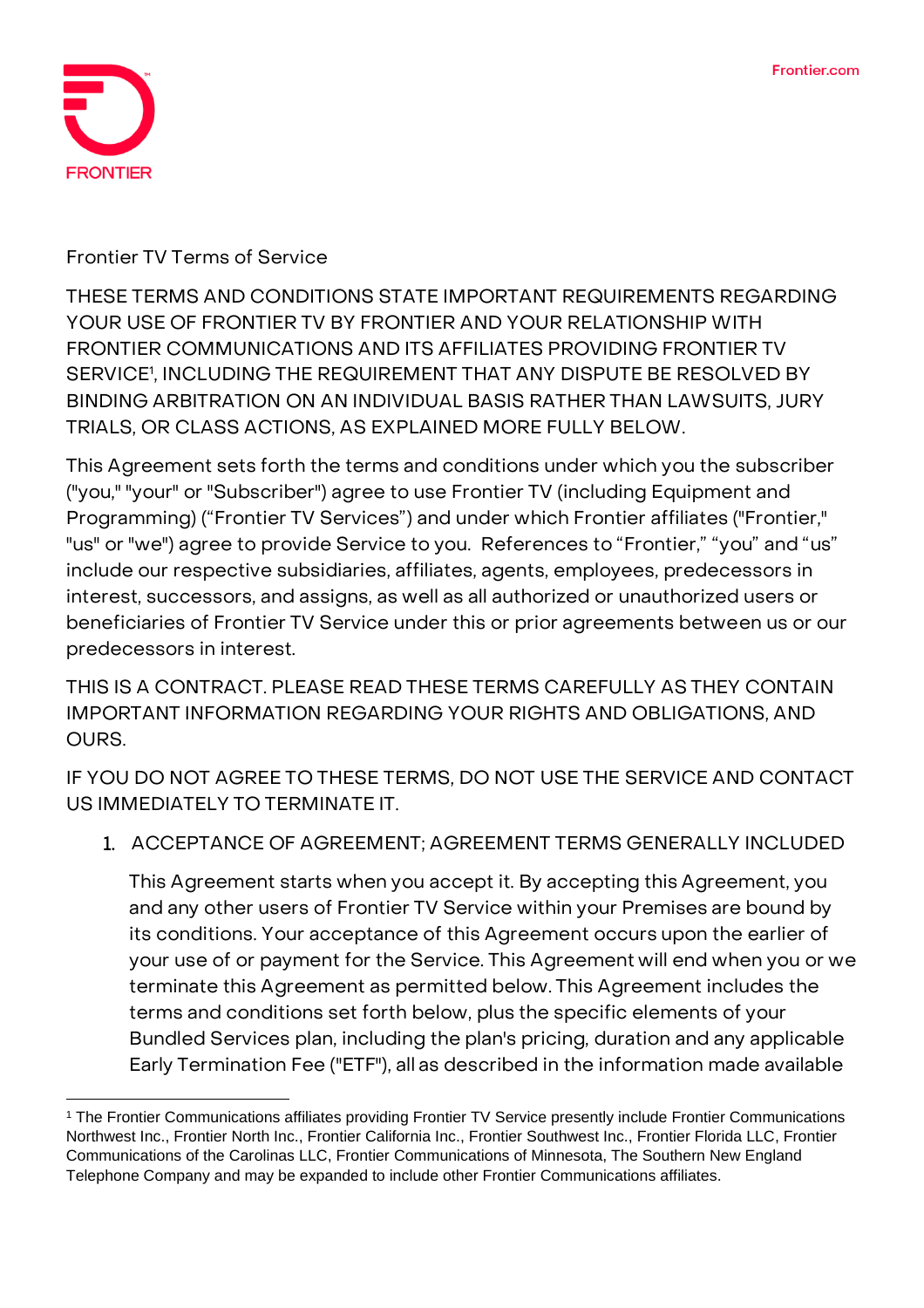

to you when placing and confirming your order, our Privacy Policy, and the other policies and materials specifically referred to in this Agreement, all of which are incorporated into this Agreement by reference. Please retain a copy of this Agreement for your records.

## 2. **DEFINITIONS**

The term "Service" means Frontier TV, depending on the geographic area in which the Frontier Service is provided by Frontier, including, without limitation, all Programming, Equipment, media or program guides, software, technical support, and other features, products and services provided as part of and included with our television service, including On Demand services described in Exhibit A ("the On Demand Services"). The Service does not include voice or telephony services or Frontier dial-up or Frontier Fiber Internet, fiber-basedor DSL-based Internet services. The term "Equipment" means equipment provided by Frontier (or previously by Verizon in Florida, Indiana, Texas, California, Oregon or Washington or AT&T in Connecticut) to you for use with the Service and shall include, without limitation, the Set Top Box ("STB"), digital video recorder ("DVR") video media server, peripheral devices or routers along with any software contained in or downloaded to the Equipment as part of the Service, as well as any remote controls or other devices or components provided by Frontier to you for use with the Service. The term "Equipment" does not include "Other Devices" which means any router or other device that you purchase from Frontier or a third party or any Equipment that has been designated as "Retired." The term "Premises" refers to the physical location at which the Service has been installed. "Programming" means content provided by Frontier or its third party licensors, providers or suppliers and provided as part of and included with the Service, including, without limitation, images, photographs, animations, video programming, information services, audio, music, and text, irrespective of the manner or format in which such content is delivered. The term "Bundled Services" means a combination or"bundle" Frontier TV with one or more eligible Frontier services, including but not limited to the service provided by Frontier that allows you to access the Internet (including Frontier dial-up or Frontier Fiber Internet fiber-based or DSL-based Internet services) or Frontier telephony or voice services.

#### 3. **SERVICE CHANGES**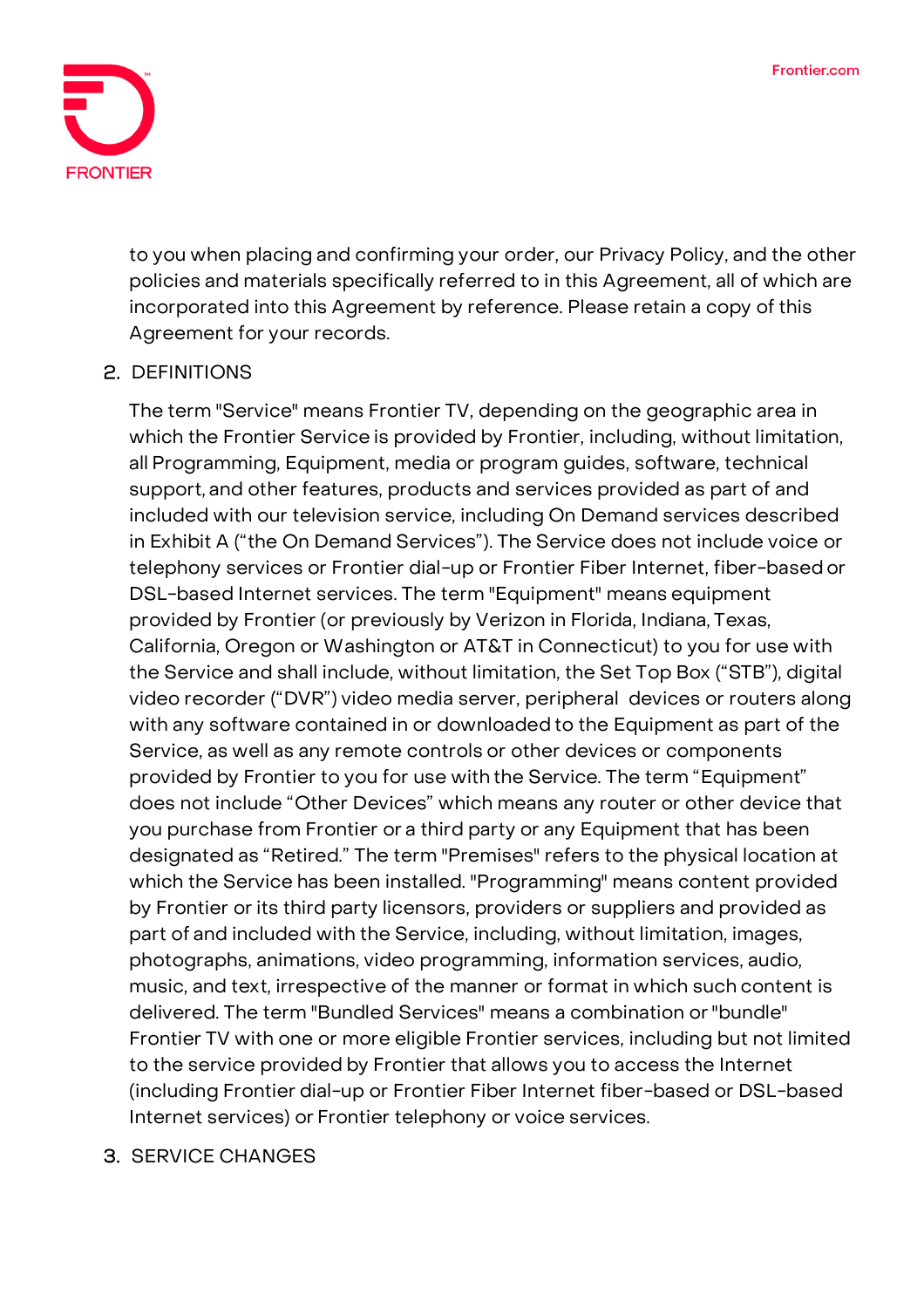

Subject to applicable law, we reserve the right to change, re-arrange, add, delete or otherwise modify the Service at any time, with or without prior notice or liability, refunds or credits to you, including changing, rearranging or otherwise modifying our Programming packages, the channels and selections available in those packages, the Equipment, any Other Devices and any other features, products and services that we offer. Frontier or its suppliers, including Programming providers, may, without notice or liability, refunds or credits to you, restrict the use of any Services or limit time of availability in order to perform maintenance activities or to maintain security.

# **4. USE OF THE SERVICE**

- (a) You agree to use the Service only for your private non-commercial use and enjoyment. Unless otherwise specifically authorized by us in writing, the Programming distributed via the Service may not be viewed or otherwise displayed in areas open to the public, including, without limitation, commercial establishments. You may not rebroadcast or transmit the Programming or charge admission for its viewing. You may not take any actions to alter or avoid any security or access controls or restrictions associated with the Service or Equipment.
- (b) You are responsible for all use of the Service, including the purchasing of any content or On Demand Services, whether by you or someone using the Service with or without your permission. You agree not to use the Service, directly or indirectly, for any unlawful purpose, including without limitation, violation of the copyright laws through the use, production, copying, rebroadcast or redistribution of any Programming distributed as part of the Service or recorded utilizing equipment containing digital video recording devices. You further agree that your use of the Service is your sole responsibility, at your own risk, and subject to all applicable local, state, and federal laws and regulations. We in our sole discretion, or any Programming provider, may pursue or seek to prosecute you and other responsible parties under applicable federal, state and local laws in the event that the Service is used for an unlawful purpose. As described in more detail in Section 13 below, you agree to indemnify us in the event of any such violation by you or anyone using the Service at the Premises.
- (c) You understand and agree that not all Programming, including certain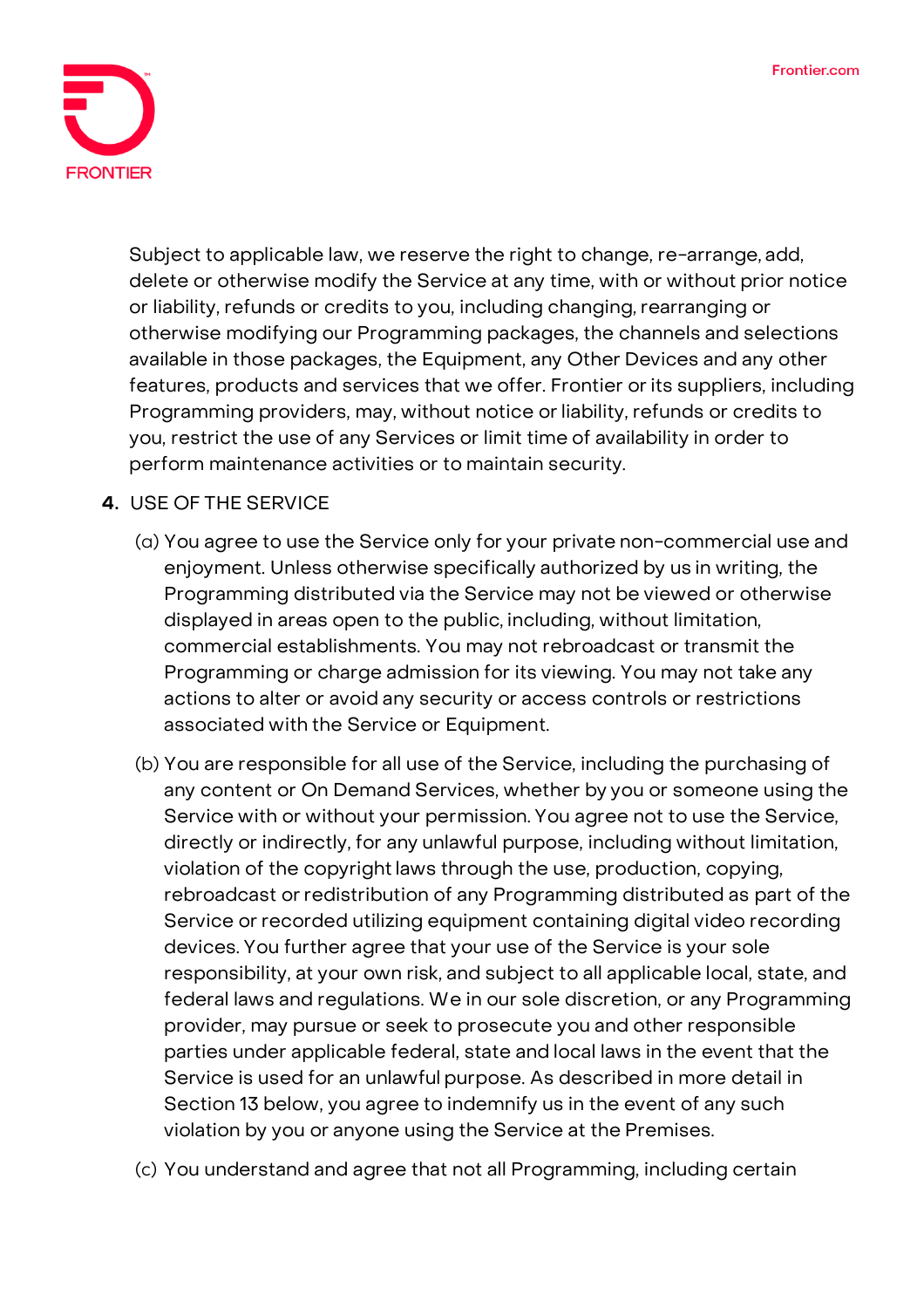

content or On Demand Services, may be suitable for all viewers, and users of the Service may have access to Programming that may be sexually explicit, obscene, offensive, or otherwise unsuitable or objectionable, especially for children under the age of eighteen (18). You further understand and agree that it is your responsibility to impose any viewing restrictions you determine are appropriate to limit viewing and access to potentially objectionable material, and you agree to supervise usage of the Service at your Premises. YOU AGREE THAT WE ARE NOT RESPONSIBLE TO YOU OR ANYONE ELSE VIEWING PROGRAMMING OR INFORMATION PROVIDED ON, OR ACCESSED THROUGH, THE SERVICE FOR ANY CONTENT THAT YOU OR OTHERS MAY DEEM TO BE OBJECTIONABLE FOR ANY REASON AND YOU WAIVE ANY CLAIMS AGAINST US FOR ANY INJURY OR HARM RELATING TO SUCH CONTENT OR THE VIEWING OF PROGRAMMING. YOU FURTHER UNDERSTAND AND AGREE THAT WE ARE NOT RESPONSIBLE FOR THE INFORMATION OR MATERIALS ACCESSIBLE VIA THE INTERNET THROUGH USE OF THE SERVICE. IN ADDITION, YOU AGREE THAT YOU ARE SOLELY RESPONSIBLE FOR ANY PURCHASES OR OTHER TRANSACTIONS MADE THROUGH, USING, OR IN CONNECTION WITH THE SERVICE.

- (d) Frontier may enable you to access and view Programming, including On Demand Services, in a variety of ways. The streaming and downloading technology employed by Frontier may vary among devices and software applications and is subject to change without notice.
- **5. SOFTWARE LICENSES AND THIRD PARTY SERVICES.**
	- (a) We may provide you, for a fee or at no charge, software for use in connection with the Service which is owned by us or our third party licensors, providers and suppliers ("Software"). We reserve the right periodically to update, upgrade or change the Software remotely or otherwise and to make related changes to the settings and Software or the Equipment or any Other Devices, and you agree to permit such changes and access the Equipment, and any Other Devices. You may use the Software only in connection with the Service and for no other purpose.
	- (b) Certain Software may be accompanied by an end user license agreement ("EULA") from us or a third party. Your use of the Software is governed by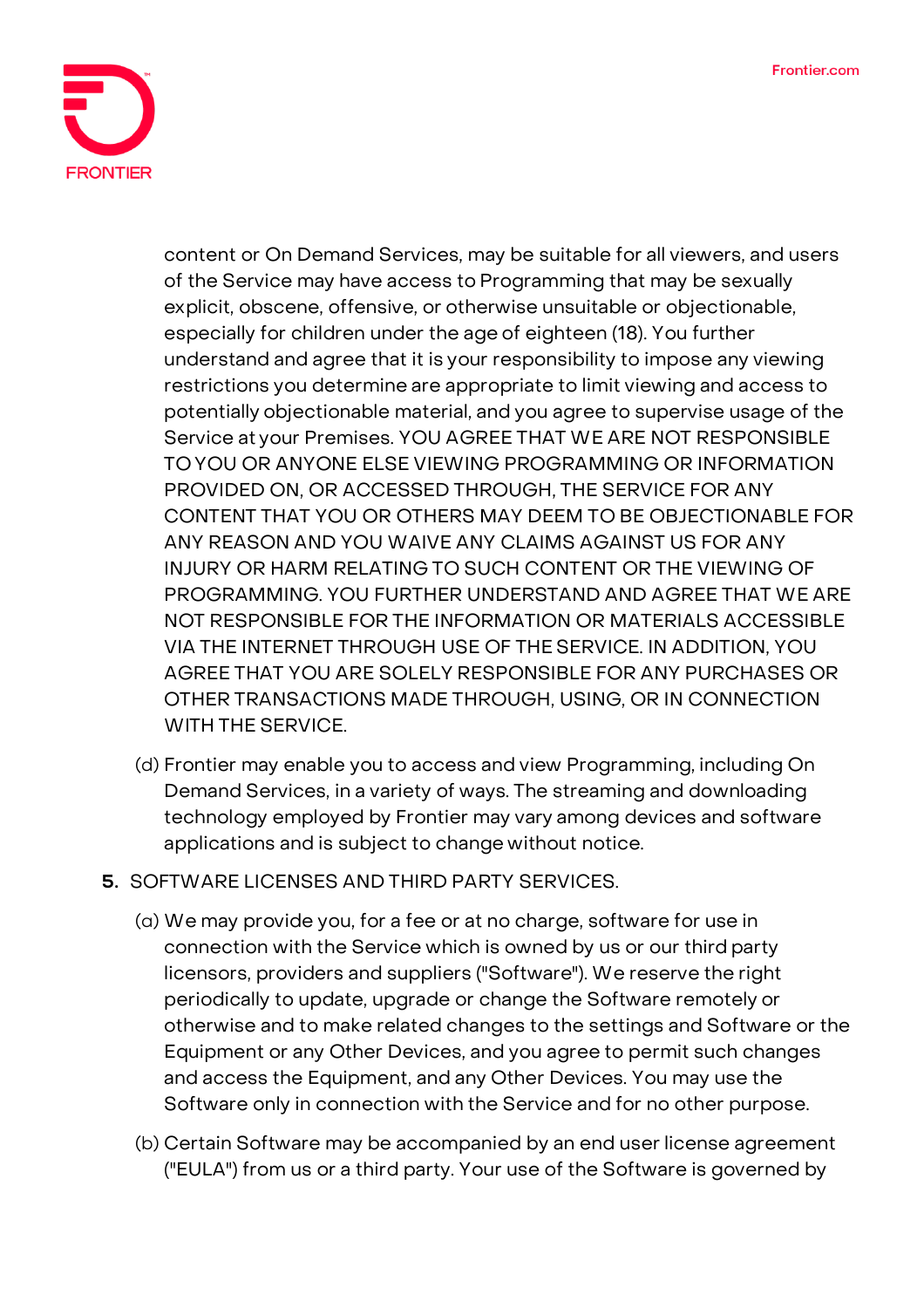

the terms of that EULA and by this Agreement, where applicable. You may not install or use any Software that is accompanied by or includes a EULA unless you first agree to the terms of the EULA.

- (c) For Software not accompanied by a EULA, you are hereby granted a revocable, nonexclusive, non-transferable license by us or our third party licensor(s) to use the Software (and any corrections, updates and upgrades thereto). You may not make any copies of the Software. You agree that the Software is confidential information of Frontier or its third party licensors and that you will not disclose or use the Software except as expressly permitted herein. The Software contains copyrighted material, trade secrets, patents, and proprietary information owned by us or our third party licensors. You may not de-compile, reverse engineer, disassemble, attempt to discover any source code or underlying ideas or algorithms of the Software, otherwise reduce the Software to a human readable form, modify, rent, lease, loan, use for timesharing or service bureau purposes, reproduce, sublicense or distribute copies of the Software, or otherwise transfer the Software to any third party. You may not remove or alter any trademark, trade name, copyright or other proprietary notices, legends, symbols, or labels appearing on or in copies of the Software. You are not granted any title or rights of ownership in the Software. You acknowledge that this license is not a sale of intellectual property and that we or our third party licensors continue to own all right, title and interest, including but not limited to all copyright, patent, trademark, trade secret, and moral rights, to the Software and related documentation, as well as any corrections, updates and upgrades to it. You agree not to contest the use, ownership or any invalidity of the rights of Frontier and/or third party licensor(s) in and to the Software. Any and all goodwill arising from or in connection with the use of any trademark or trade name in and to the Software inure to the benefit of Frontier and/or its third party licensor, as appropriate. The Software may be used in the United States only, and any export of the Software is strictly prohibited.
- (d) Your license to use the Software will remain in effect until terminated by Frontier or its third party licensors, or until your Service is terminated. Upon termination of your Service, you must cease all use of and immediately delete the Software from any Equipment or Other Devices not returned to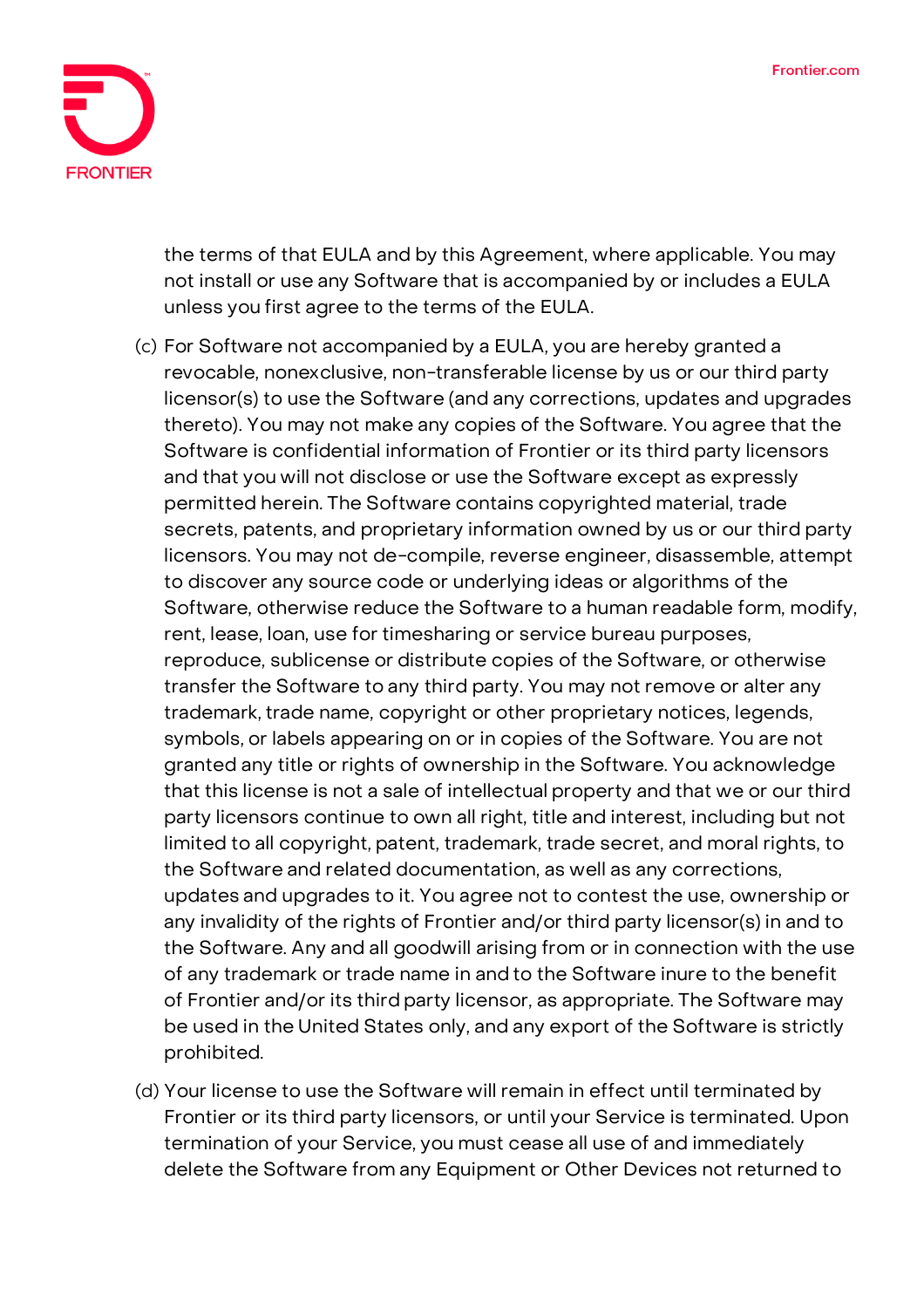

us.

(e) If you subscribe to or otherwise use any third party services offered by Frontier, your use of such services is subject to the EULA of that third party provider. Violation of those terms may, in our sole discretion, result in the termination of your Service.

## **6. AUTHORIZED USER; PREMISES; REFUSAL OF SERVICE**

- (a) You acknowledge that you are eighteen (18) years of age or older, and that you have the legal authority to enter into this Agreement. You agree to notify us immediately whenever your personal or billing information changes (including, for example, your name, address, credit card and telephone number).
- (b) You agree to allow us and our representatives the right, at reasonable times, to enter the Premises for the purpose of installing, maintaining, servicing, inspecting, upgrading and/or removing the Service (including any Equipment and, subject to and limited by any applicable limited warranty, laws, and/or policies, Other Devices). You understand and agree that Frontier may drill, cut, and otherwise alter improvements on the Premises (including walls, flooring, and/or other surfaces) in order to install, maintain, or repair the Service. If you do not own your premises or your unit is part of a multi-tenant environment (e.g., apartment building, condominium, private subdivision), you warrant that you have obtained permission from any necessary party, including but not limited to the owner, landlord, or building manager, to allow Frontier and its subcontractors reasonable access to install, maintain, and repair the Service and to make any alterations Frontier deems appropriate for the work to be performed.
- (c) You acknowledge and agree that you will be responsible for payment of charges for visits by Frontier or its subcontractors to your Premises when a service request results from causes not attributable to Frontier or its subcontractors, including, but not limited to, when you are unwilling to complete troubleshooting steps requested by Frontier.
- (d) We reserve the right, in our sole discretion, to refuse to provide the Service to you for any reason at any time, consistent with law.
- (e) You acknowledge that the Service is subject to U.S. export control laws and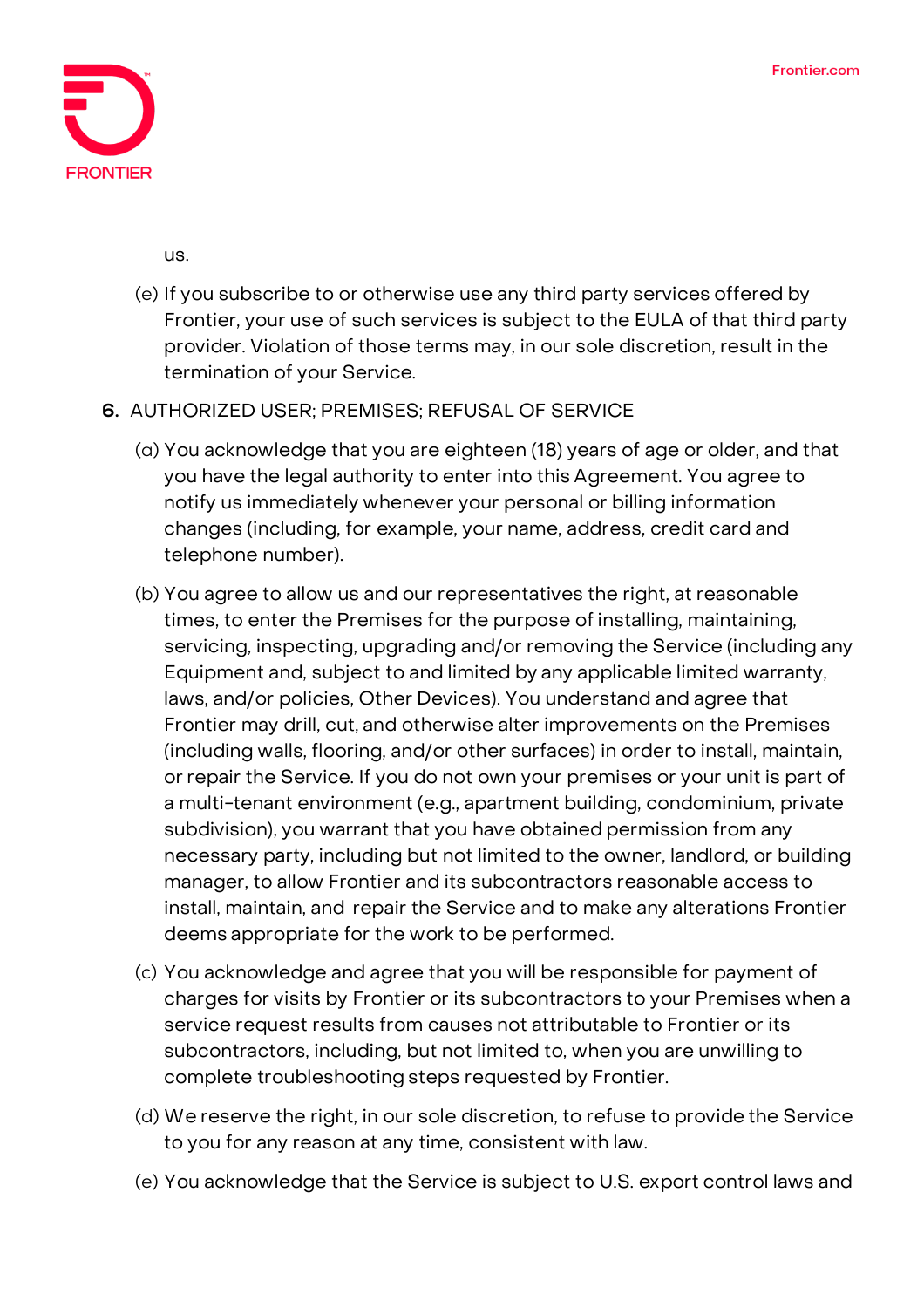

regulations. You represent that you are not a citizen of an embargoed country or prohibited end user under applicable U.S. export and antiterrorism laws, regulations and lists. You will not use, export or allow a third party to use or export the Service in any manner that would violate applicable law, including but not limited to applicable export control laws and regulations. You further agree to comply with U.S. export laws concerning the transmission of technical data and other regulated materials, including the export of any provided equipment, via the Service.

# 7. **PERSONAL DATA AND PRIVACY POLICY**

Frontier will treat your information provided to us in accordance with our current Privacy Policy, which is subject to change. A copy of the Privacy Policy is available at [frontier.com/policies.](https://frontier.com/corporate/policies)

# 8. **CHANGES TO THIS AGREEMENT**

The current version of the terms of this Agreement shall be available on [frontier.com/terms.](https://frontier.com/corporate/terms) From time to time, we may make revisions to this Agreement and to the policies relating to the Service, Equipment and Other Devices, including revisions to the provisions that govern the way that you and Frontier resolve disputes. Notification of changes to this Agreement will be provided to you as outlined in Section 14 below. Revisions to this Agreement shall be effective the date it is posted at Frontier.com/terms unless another date is specified in the notice. Unless we provide otherwise, you accept the revisions and agree to abide by them by continuing to use the Service after the revisions are effective.

## **9. EQUIPMENT; MAINTENANCE AND OWNERSHIP OF EQUIPMENT**

(a) We do not guarantee that the Service will work correctly if you use equipment to access the Service other than the Equipment or Other Devices authorized by Frontier for use in connection with the Service, including but not limited to smartphones, tablets, other portable devices, gaming consoles and Internet-ready equipment. We have no responsibility for the operation or support, maintenance or repair of any third-party Other Devices, Other Devices that have been designated as Retired, software or services that you choose to use in connection with the Service or with the Equipment or Other Devices provided by us. We assume no responsibility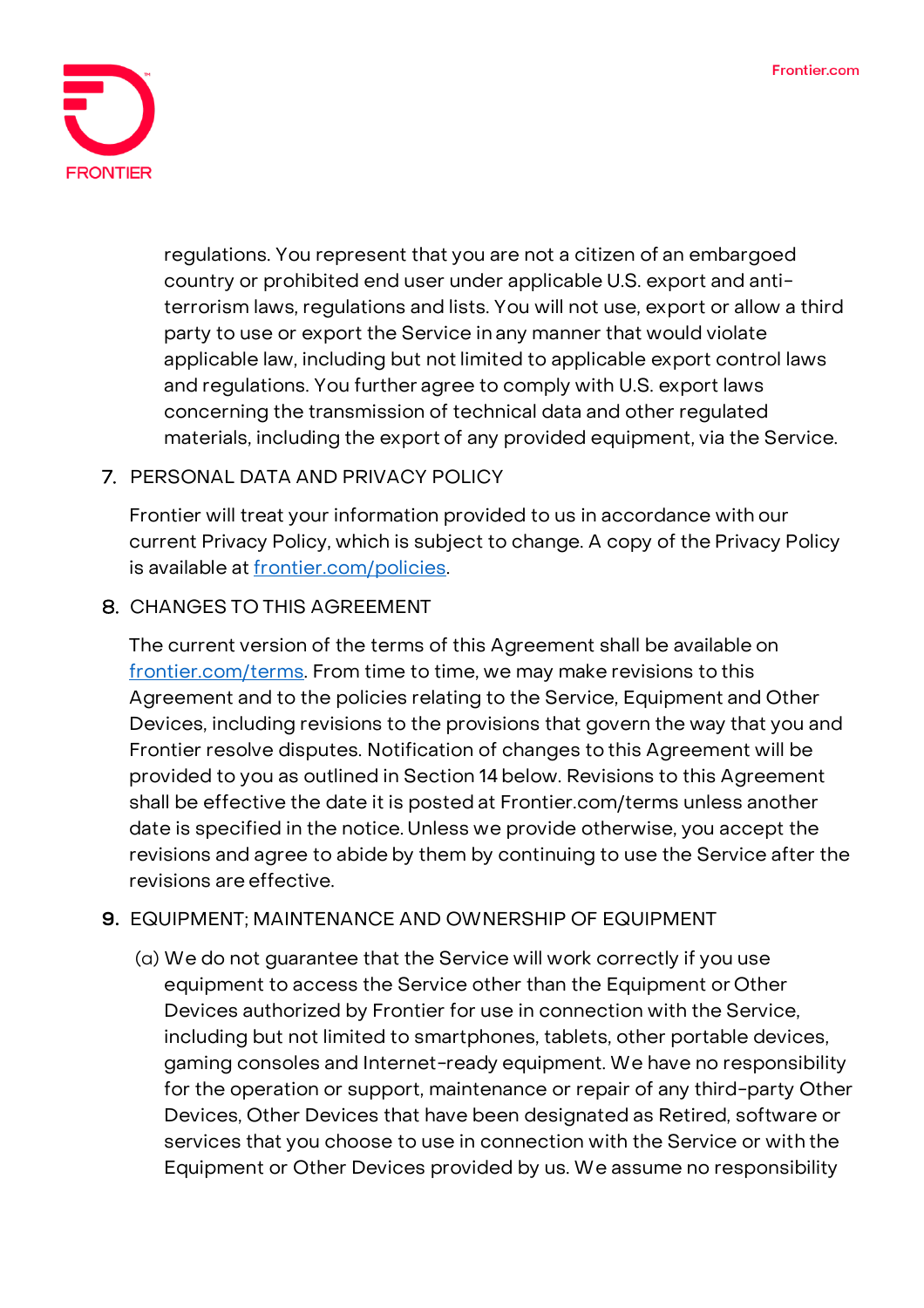

for the operation of the Service if equipment other than the Equipment or Other Devices authorized by us for use in connection with the Service are used to access the Service.

- (b) You acknowledge and agree that, at all times ownership of the Equipment shall remain with us and that this Agreement allows you to use Equipment only in connection with your receipt and use ofthe Service. We may, at our option, supply new or reconditioned Equipment to you.
- (c) You will be financially responsible for the repair or replacement of damaged Equipment or Retired Equipment, as necessary. You also agree that Frontier may assess a maintenance fee or other charge to administer, repair or maintain the Equipment, including Equipment that has been designated as Retired and that neither will be serviced by anyone other than our employees or our designated agents or representatives. You further agree not to tamper with or otherwise harm the Equipment, and that you will not copy, modify, reverse compile or reverse engineer any Equipment, software or firmware provided by Frontier in connection with the Service. Upon termination of the Service or if the occupancy or ownership of your Premises changes, you are responsible for returning the Equipment to us in an undamaged condition, subject only to reasonable wear and tear. Failure to return any Equipment owned by us, or returning Equipment in a damaged condition (subject only to reasonable wear and tear) will result in the imposition of an Equipment fee that may be substantial.
- (d) In the event that the Equipment owned by Frontier is stolen, you are required to provide us with a copy of the police report to verify that the Equipment was reported stolen. If no report is produced, then you will be held financially responsible for the stolen Equipment.
- (e) You may be required to pay certain Equipment-related fees, such as restocking fees and/or exchange fees.

#### **10.TERMINATION OF SERVICE; TERMINATION FEES**

(a) You or Frontier may terminate the Service at any time and for any reason. You may terminate the Service by giving written notice to the address provided in the Notice section (Section 14) below or by contacting a Frontier Contact Center at the telephone number identified on your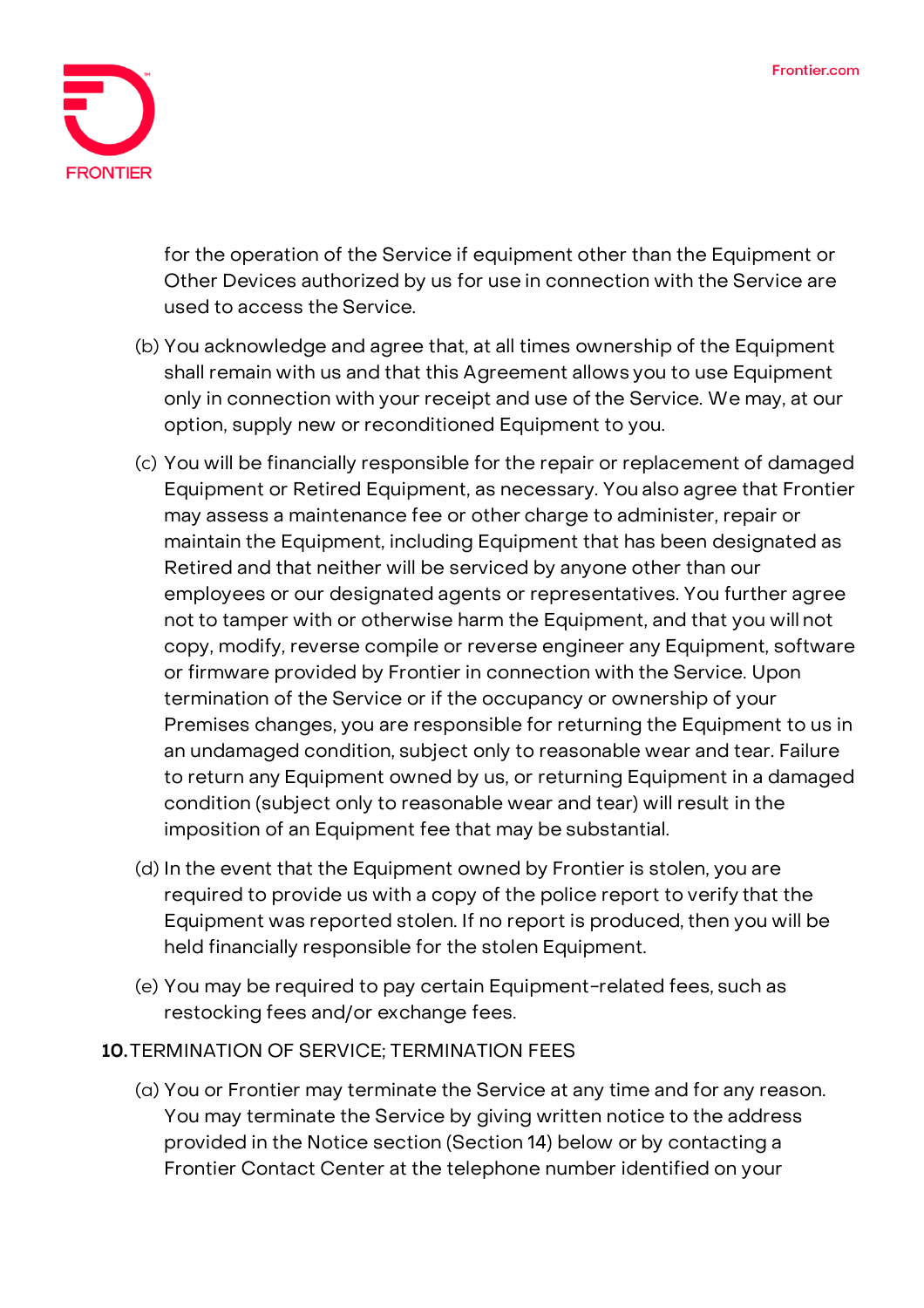

Frontier bill. Termination of other Frontier services, including the porting of your telephone service, may not terminate Frontier TV Service. You may be required to separately notify Frontier that you are terminating Frontier TV Service and the termination date for your other services may be different than the termination date for your Frontier TV Service. Unless otherwise required by applicable law, termination may be effective on the last day of your Frontier billing cycle for the applicable Service, andyou are responsible for all charges incurred through the date of termination. Installation or setup fees paid at the initiation of the Service, if any, are not refundable. Termination by us will be effective as provided in our notice to you. Upon termination for any reason, you will be responsible for payment of all outstanding account balances and Equipment fees accrued through the date of termination. If a termination is a result of violation by you of the terms of this Agreement, you may also be liable to pay an ETF.

- (b) To the extent permitted by applicable law, your exclusive remedy for a violation of this Agreement by Frontier or any other breach by Frontier or dispute by you related to the provision of Service is (i) termination of Service by you, and/or (ii) a credit or refund of the charges you paid after providing notice to Frontier of the alleged breach or any other dispute, but not to exceed charges for ninety (90) days. If you fail to provide Frontier with notice and a reasonable opportunity to cure, to the extent permitted by applicable law, termination of service by you is your exclusive remedy for any breach by Frontier.
- (c) Following a termination or suspension of Service, we may, at our sole discretion, refuse to accept your subsequent request for Service. If your Service is terminated for any reason, you may be required to pay a reconnection fee or additional deposit before Services is reactivated.
- (d) **EXCEPT AS OTHERWISE SET FORTH IN THIS AGREEMENT, IF YOU HAVE CHOSEN TO SUBSCRIBE TO A BUNDLED SERVICES PLAN WITH A MINIMUM TERM COMMITMENT, IF ANY OF THE BUNDLE SERVICES ARE TERMINATED BY YOU OR BY US AS A RESULT OF VIOLATION BY YOU OF THIS AGREEMENT BEFORE COMPLETING YOUR MINIMUM TERM, THEN YOU AGREE TO PAY FRONTIER THE EARLY TERMINATION FEE ASSOCIATED WITH THE BUNDLED SERVICES PLAN YOU HAVE CHOSEN.**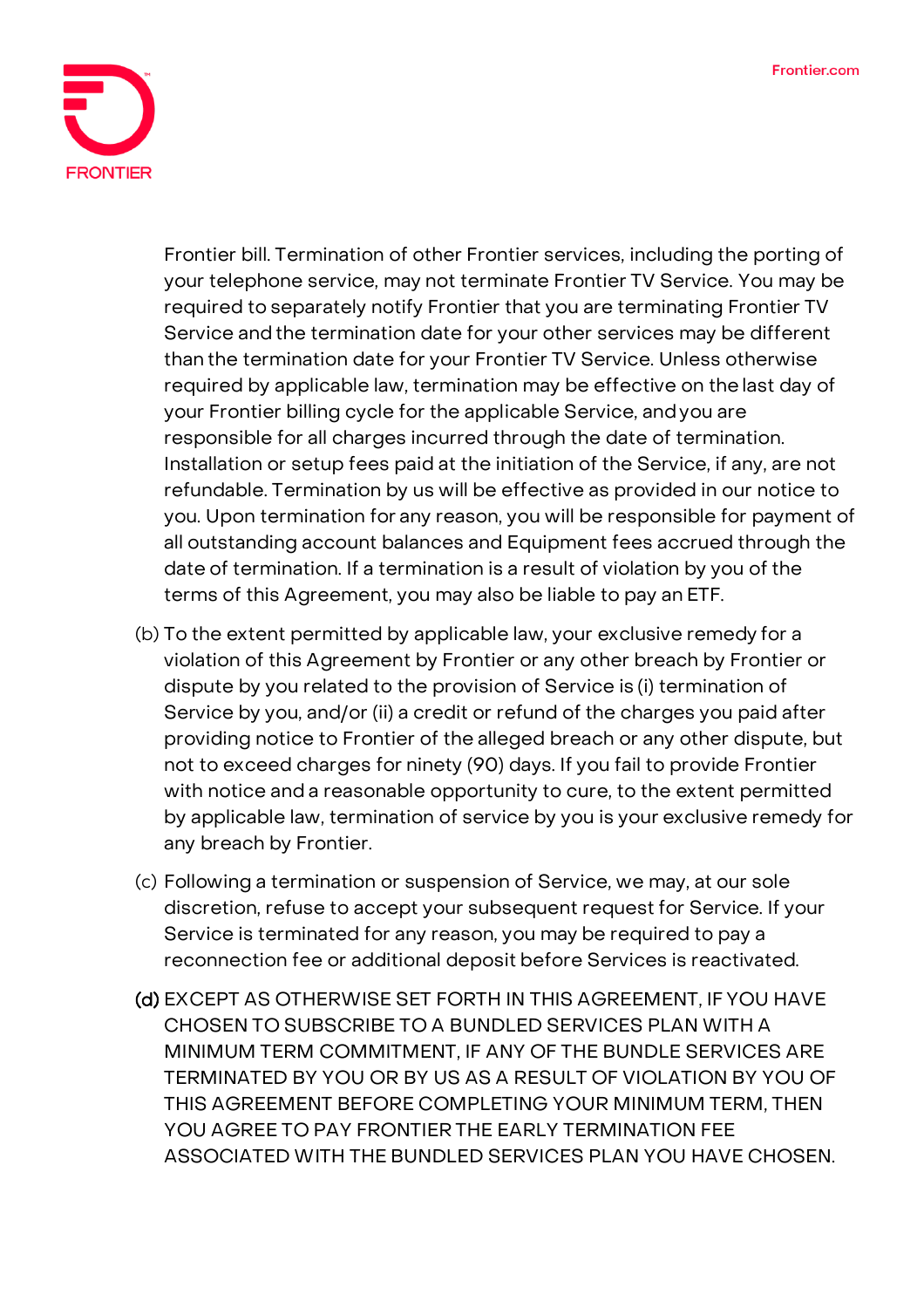

#### 11. **PRICING AND PAYMENT**

In consideration for your receipt of the Service and use of any Equipment or Other Devices if applicable, you agree to pay us as follows:

(a) Service Fees. Billing for the Service will begin automatically upon installation of the Service and continue until the Service is terminated by you or by us in accordance with this Agreement. Frontier may, in its sole discretion, change or modify the rates you are charged for Services, Programming, Equipment or Other Devices (if applicable) at any time. Equipment and Other Devices are priced separately from the Service and are not subject to promotional pricing or term agreement commitments. Regular Service and Equipment charges are billed each month in advance. Your first bill for Services may include pro-rated charges for a partial month period prior to the beginning of your first full monthly billing cycle. You agree to pay us in advance, at our rates in effect at the time, through all periods until the Service is terminated. Other transactional charges, such as for the On Demand Services, are billed after the applicable service or feature has been ordered or provided to you. Frontier may, in its sole discretion, retroactively bill you for Services, On Demand Services, Programming Equipment, Other Devices (if applicable), taxes and other fees and charges if it determines the prior billing was missed, incomplete or incorrect. You may also be required, based on your ordering and payment history, to provide pre-invoice payment by credit card or such other payment method as we may designate for transactional services such as the On Demand Services. You agree to pay all applicable charges for the Service and Equipment by the due date set forth in your monthly invoice. Rates for the Service and other charges may be changed by us at any time, subject to prior notice as required by applicable law. If we provide you with notice, it will be provided as set forth in Section 14 below. Your invoice may also contain certain other charges (including, without limitation, taxes and other fees and charges such as franchise related fees, public education government fees, account activation and installation charges, and Frontier-initiated surcharges and fees, including sports fees, broadcast fees, administrative or reactivation fees, customized setup fees, programming cost increases or other cost recovery assessments, interest on past due balances, returned payment fees, ETFs, Equipment, Retired Equipment and Other Device charges and fees and other nonrecurring or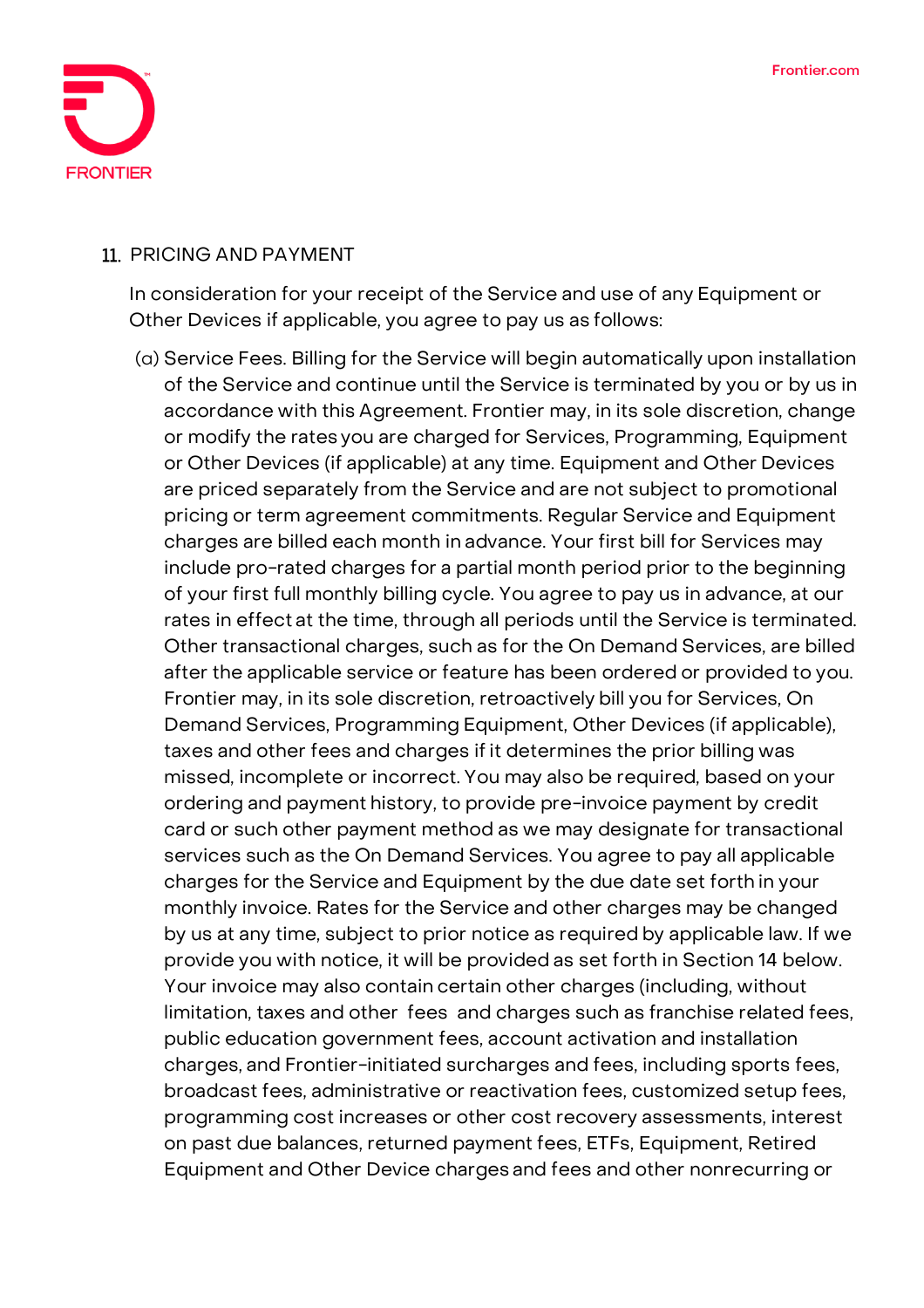

recurring charges) and you agree to pay such other charges by the due date set forth in your monthly invoice. Frontier may change the amount of or basis for determining any fee or charge or institute a new fee or charge. The waiver of any fees or charges is at our discretion. If you cancel any component of a Bundled Services plan, the monthly charges for the remaining services on your account will convert to the applicable existing non- discounted monthly service rate.

- (b) Bundled Services Plans and Plans with Minimum Terms. Frontier may provide discounted term arrangements, gifts and/or promotions to customers who purchase multiple services at the same time ("Bundled Services") and/or commit to a minimum time-period term contract arrangement. If you subscribe to a Bundled Services plan with a term commitment, you agree to maintain such Services for the minimum term of that plan. You understand and agree that you must continue to purchase all Bundled Services, without change, for the minimum term agreed upon to receive any promotional offer, discounted rates, gifts or other incentives. You agree to keep the Bundled Services during this initial term. You agree that if you change or discontinue any part of a Bundled Services plan, you may lose all promotional pricing, discounted rates, gifts or other incentives associated with the Bundled Services plan, that the price for each Bundled Service may increase, and that any changes will constitute a failure to fulfill the minimum term agreed upon to receive the promotional rate, discount, gift or other incentive. If applicable, the term commitment will automatically renew for the same time period at then applicable rates each timeit expires unless you notify Frontier or we notify you of termination before the term commitment period ends. At the end of your term commitment, promotional and other discounts may no longer apply and different Service, Equipment and Other Devices charges may apply going forward.
- (c) Third-Party Charges. You acknowledge and agree that you may incur charges with third parties that are separate and apart from the Service fees charged by us. These may include charges resulting from accessing on-line services or purchasing products and services through interactive options available through the Service. You are solely responsible for all charges payable to third parties, including all applicable taxes. In addition, you are solely responsible for protecting the security of credit card and other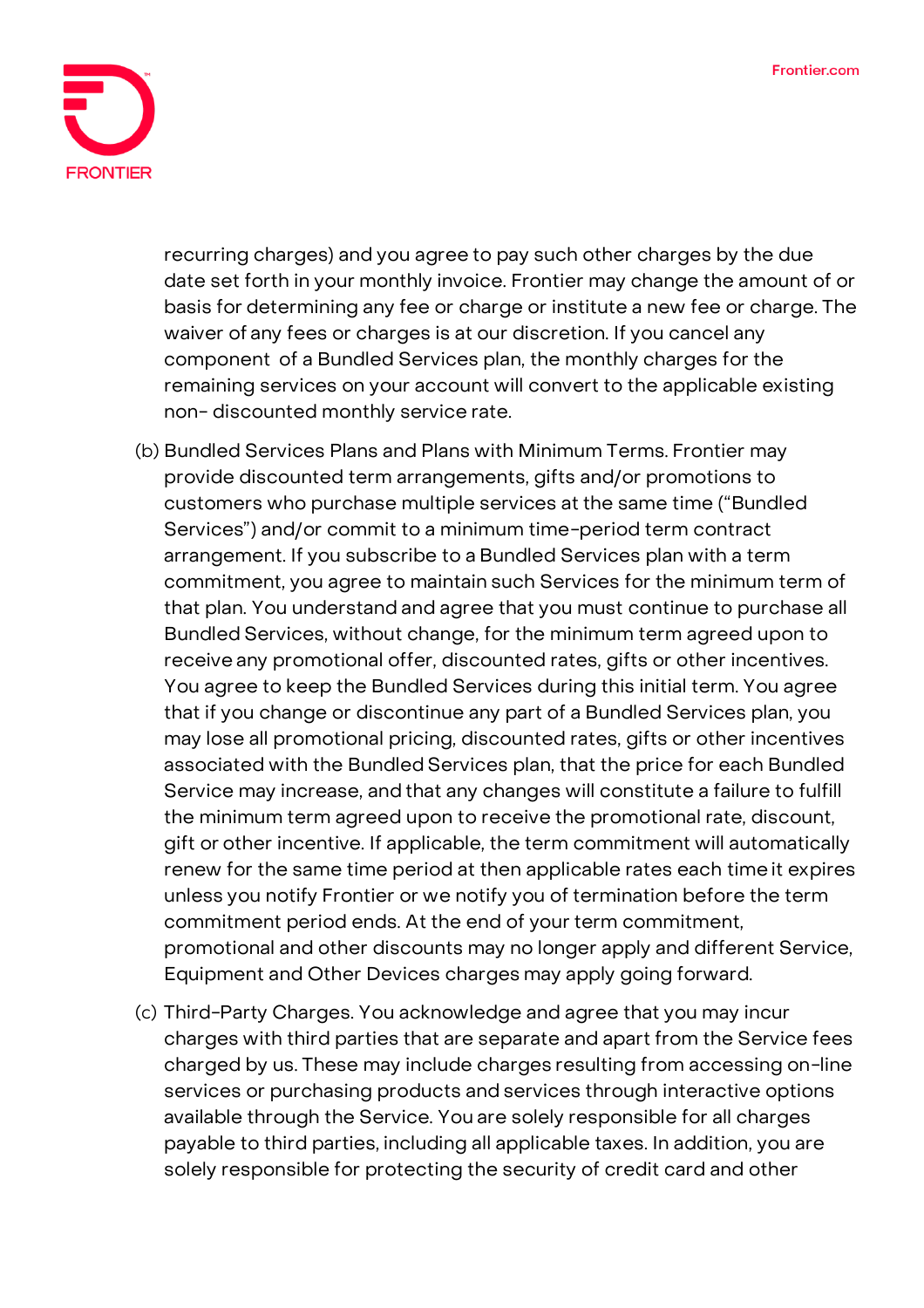

personal information provided to others in connection with such transactions.

- (d) Late Payment and Fees. Payment in full is due no later than the due date indicated on your bill. If we do not receive your full and complete payment by the due date, as permitted by applicable law, we may immediately suspend or terminate your Service and charge you a late fee on the unpaid balance. **We may report information about your Service account, including unpaid balances, to credit bureaus. Late payments, missed payments or other defaults on your account may be reflected in your credit report.** We may also charge you a reactivation fee or decline to reinstate Service if Service is suspended or terminated. In the event we utilize a collection agency or resort to legal action to recover an unpaid balance, you agree to reimburse us for all expenses incurred to recover such unpaid balance, including reasonable attorneys' fees and costs. You expressly authorize, and specifically consent to allowing, Frontier and/or its outside collection agencies, outside counsel, or other agents to contact you in connection with any and all matters relating to unpaid past due charges billed by Frontier to you. You agree that, for attempts to collect unpaid past due charges, such contact may be made to any mailing address, telephone number, cellular phone number, email address, or any other electronic address that you have provided, or may in the future provide, to Frontier.
- (e) Customer Deposits. We may require that you provide us with a refundable deposit ("Customer Deposit") prior to or upon the activation or reactivation of the Service. We may also require an additional Customer Deposit after activation of the Service if you fail to pay any amounts when due hereunder or seek to upgrade your Service. We may apply Customer Deposit against any unpaid amounts at any time. Following termination of Service, we shall return a sum equal to the Customer Deposit, without interest unless otherwise required by law, minus any amounts due on your account including, without limitation, any amounts owed to us for unreturned or damaged Equipment.

**(f)** Questions About Your Monthly Invoice. Subject to applicable law, if you intend to dispute a charge on your bill, you must contact us within 60 days of the date you receive the bill in question. **UNDISPUTED PORTIONS OF YOUR BILLING STATEMENT MUST BE PAID BY THE DUE DATE TO AVOID A**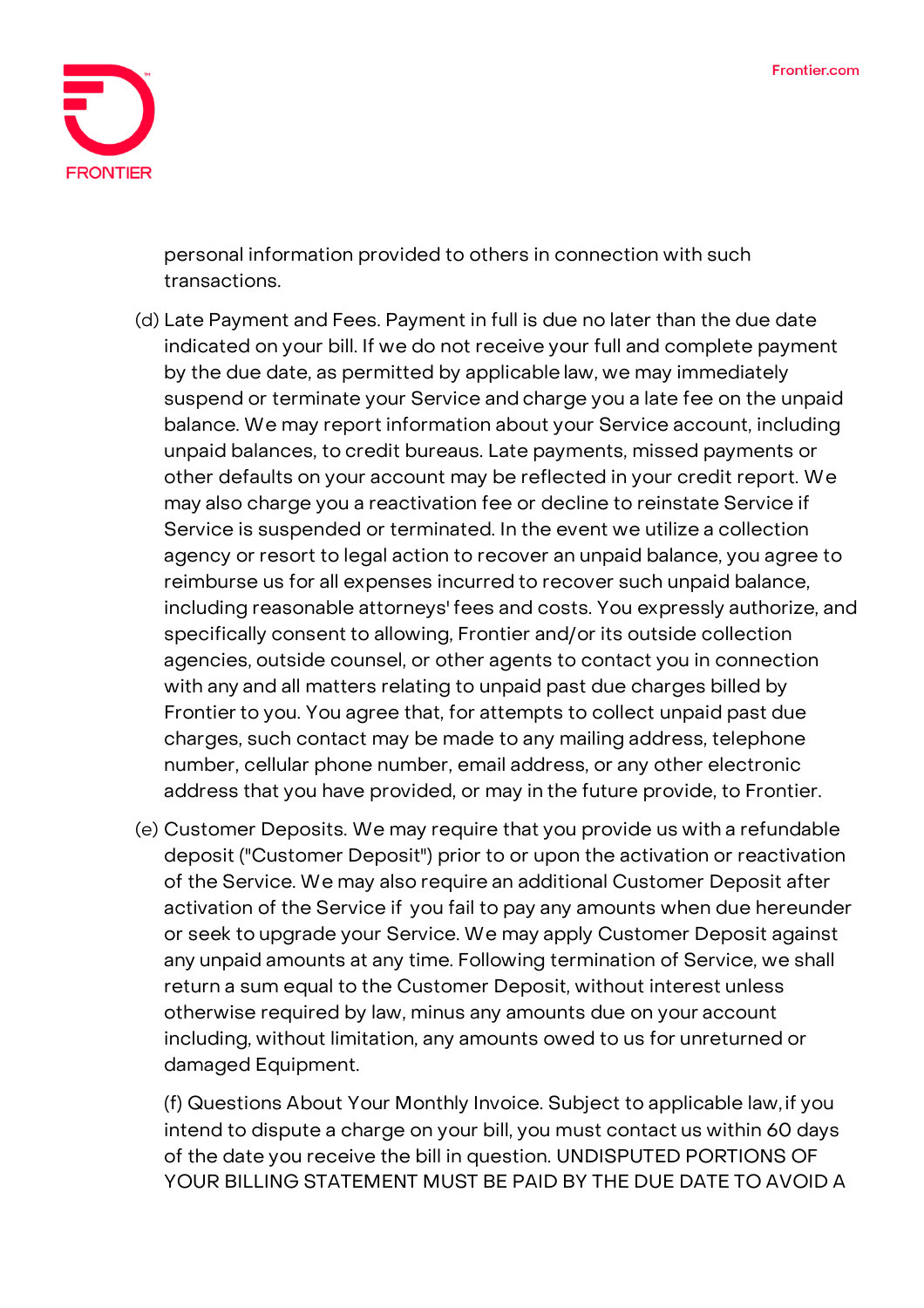

**LATE FEE AND POSSIBLE SUSPENSION OR TERMINATION OF THE SERVICE.**

- (g) Payments. Except as otherwise permitted under applicable law, you agree that you will pay your bill by check, credit or debit card, electronic funds transfer payments or such other payment method as we may designate. If you have authorized payment by credit or debit card or by debiting a bank account, no additional notice or consent is required before we invoice the credit or debit card or debit the bank account for all amounts due to us for any reason. You agree Frontier may charge you a convenience fee associated with a customer service representative processing your payment. The outstanding balance is due in full each month. If any bank or other financial institution refuses to honor any payment, draft or instrument submitted for payment to your account, we may charge you a fee in accordance with applicable law. Based on your election and subject to our approval, Frontier or its agent will bill you directly, or bill your charge card or local Frontier telephone bill (where available). **IF YOU ELECT TO BE BILLED ON YOUR FRONTIER TELEPHONE BILL, BY USING THE SERVICES YOU AGREE TO HAVE ALL SERVICE CHARGES INCLUDED ON YOUR TELEPHONE BILL. IF YOU SUBSCRIBE TO BUNDLED SERVICES PLAN, THEN ALL OF THE BUNDLED SERVICES MUST BE BILLED ON YOUR FRONTIER TELEPHONE BILL.**
- (h) Consents Regarding Credit. We may evaluate your credit history before modifying or providing you Service. In order to establish an account with us and/or obtain or modify the Service, you hereby authorize us to obtain a report from a consumer credit agency and to exchange information with others in connection with determining your creditworthiness. If you are delinquent in any payment to us, you also authorize us to report any late payment or nonpayment to consumer credit reporting agencies.
- (i) Special Arrangements. Some customers may receive the Services through a special arrangement with their property owner, property manager or association. If you have such an arrangement, this Agreement shall apply to the Services, except that Frontier may not directly charge you for the Services (including Equipment) provided to you as part of the special arrangement. You will be responsible for fees and charges associated with additional Service orders. You may also have an additional agreement or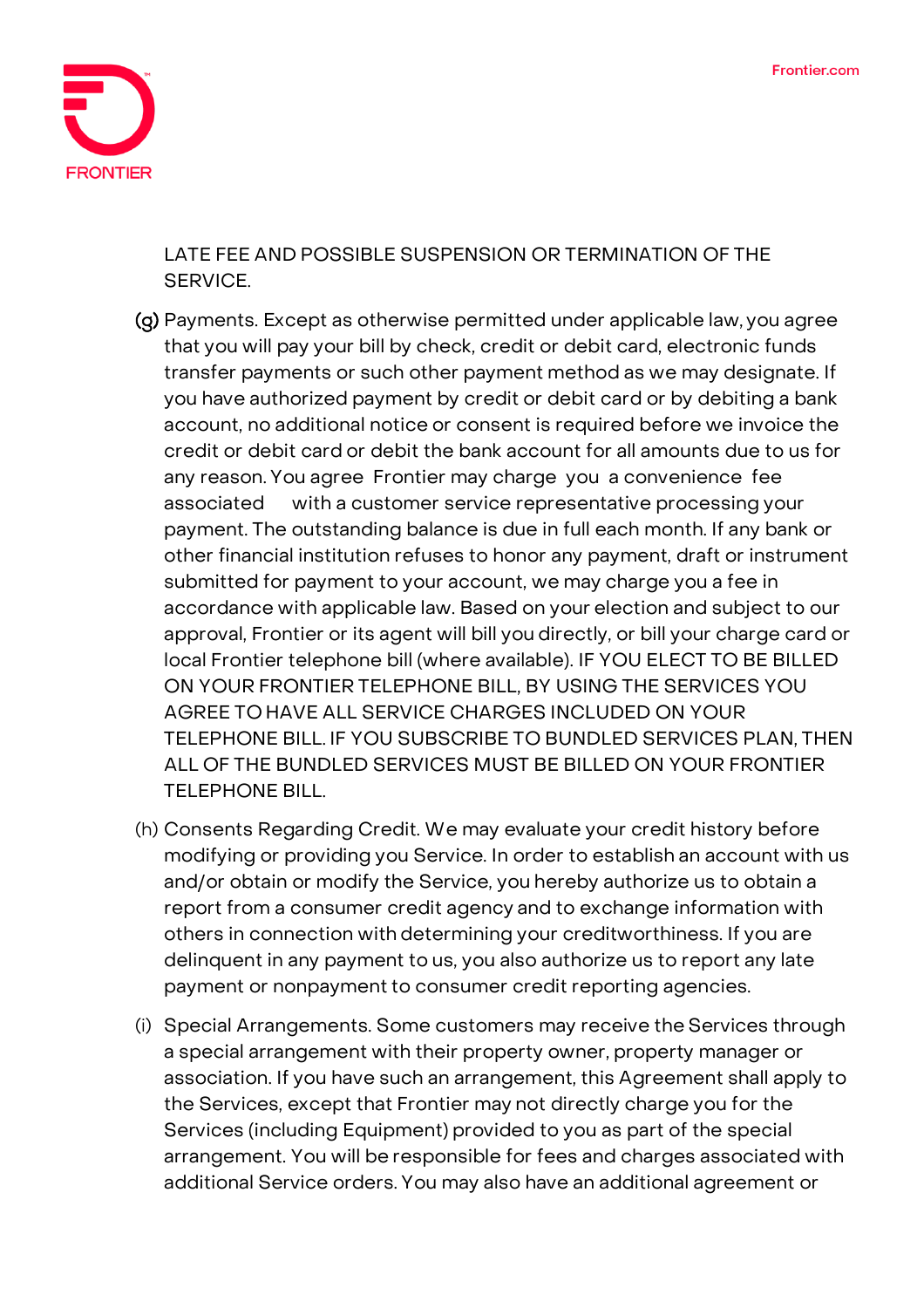

contract with your property owner, property manager or association that covers any special arrangement. Any such additional agreement or contract is outside the terms of this Agreement and Frontier is not responsible for nor bound by the terms of any agreement you may have with your property owner, property manager or association.

(j) Refunds. You authorize Frontier to use outside payment processing agencies or other companies for purposes of paying any refund owed to you. You agree that we or the outside payment processing agency or other company that is responsible for your refund may determine in our or, if applicable, their sole and absolute discretion the form of any refund that we issue to you under this Agreement, and such form may include a credit on your next statement, a check, or a prepaid debit card.

## **12.WARRANTIES AND LIMITATION OF LIABILITY**

(a) Service Limitation and Interruptions. Some Programming may not be available in certain areas due to legal, regulatory, and contractual prohibitions, including restrictions of the Federal Communications Commission, sports blackouts or Programming expiration, termination or discontinuation. In addition, the Service may be interrupted from time to time for a variety of reasons, and Frontier does not represent or warrant that the Service or the Equipment, or any Other Devices, will be available or perform in a manner that meets your needs. You acknowledge and understand that the Services will not function in the event of a network interruption. Frontier will not be liable for any inconvenience, loss, liability or damage resulting from any preemption, loss, blackout, expiration, termination or discontinuation of Programming or content availability or interruption of the Service, directly or indirectly caused by Frontier, you or third parties or resulting from any circumstances, including, but not limited to, causes attributable to you or your property, inability to obtain access to the Premises, failure of a communications satellite or our network, inability to access or interruptions in accessing Programming, loss of use of poles or other utility facilities, strike, labor dispute, riot or insurrection, war, explosion, act of terrorism, malicious mischief, fire, flood or other acts of God, failure or reduction of power, or any court order, law, act or order of government restricting or prohibiting the operation or delivery of the Service. Frontier reserves the right to refuse refunds, offsets and credit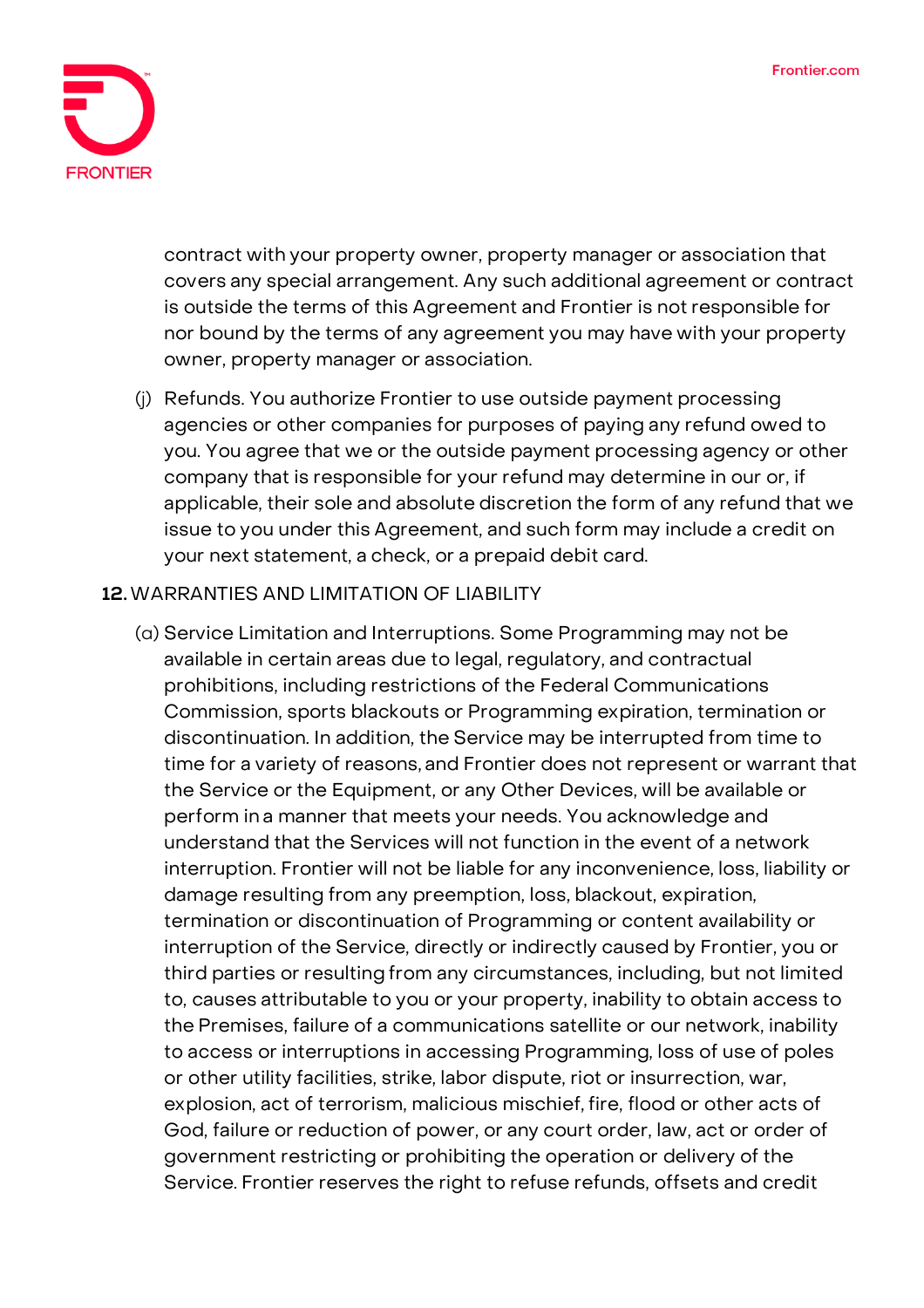

allowances for interruptions of Service. Frontier also reserves the right to modify or discontinue, temporarily or permanently, at any time and from time to time, the Services (or any function or feature of the Services or any part thereof) without liability.

- **(b) YOU ACKNOWLEDGE AND AGREE THAT THE SERVICE SUPPLIED HEREUNDER IS PROVIDED ON AN "AS IS" OR "AS AVAILABLE" BASIS, WITH ALL FAULTS. EXCEPT AS OTHERWISE SPECIFICALLY SET FORTH IN THIS AGREEMENT AND AS OTHERWISE SPECIFICALLY SET FORTH IN ANY MANUFACTURER WARRANTY FOR ANY EQUIPMENT PROVIDED BY FRONTIER (BUT ONLY IF SUCH WARRANTY IS INCLUDED WITH SUCH EQUIPMENT), FRONTIER (AND ITS OFFICERS, EMPLOYEES, PARENT, SUBSIDIARIES, AND AFFILIATES) (COLLECTIVELY THE "FRONTIER PARTIES"), ITS THIRD PARTY LICENSORS, PROVIDERS AND SUPPLIERS, DISCLAIM ANY AND ALL WARRANTIES AND CONDITIONS FOR THE SERVICE, WHETHER EXPRESS OR IMPLIED, INCLUDING BUT NOT LIMITED TO THE IMPLIED WARRANTIES OF MERCHANTABILITY AND FITNESS FOR A PARTICULAR PURPOSE, ACCURACY, NON-INFRINGEMENT, NON-INTERFERENCE, TITLE, COMPATIBILITY OF COMPUTER SYSTEMS, COMPATIBILITY OF SOFTWARE PROGRAMS, INTEGRATION, AND THOSE ARISING FROM COURSE OF DEALING, COURSE OF TRADE, OR ARISING UNDER STATUTE. ALSO, THERE IS NO WARRANTY OF WORKMANLIKE EFFORT OR LACK OF NEGLIGENCE. NO ADVICE OR INFORMATION GIVEN BY FRONTIER OR ITS REPRESENTATIVES SHALL CREATE A WARRANTY WITH RESPECT TO ADVICE PROVIDED.**
- **(c) FRONTIER DOES NOT WARRANT OR GUARANTEE THAT SERVICE CAN BE PROVISIONED TO YOUR LOCATION, OR THAT PROVISIONING WILL OCCUR ACCORDING TO A SPECIFIED SCHEDULE, EVEN IF FRONTIER HAS ACCEPTED YOUR ORDER FOR SERVICE. THE PROVISIONING OF SERVICE IS SUBJECT TO NETWORK AVAILABILITY, CIRCUIT AVAILABILITY, LOOP LENGTH, THE CONDITION OF YOUR LINE AND WIRING TO AND INSIDE YOUR LOCATION, AMONG OTHER FACTORS. IN THE EVENT SERVICE IS NOT PROVISIONED FOR ANY REASON, FRONTIER SHALL NOT HAVE ANY DUTIES OR OBLIGATIONS UNDER THIS AGREEMENT.**
- **(d) FRONTIER DOES NOT WARRANT THAT THE SERVICE OR EQUIPMENT PROVIDED BY FRONTIER WILL PERFORM AT A PARTICULAR SPEED,**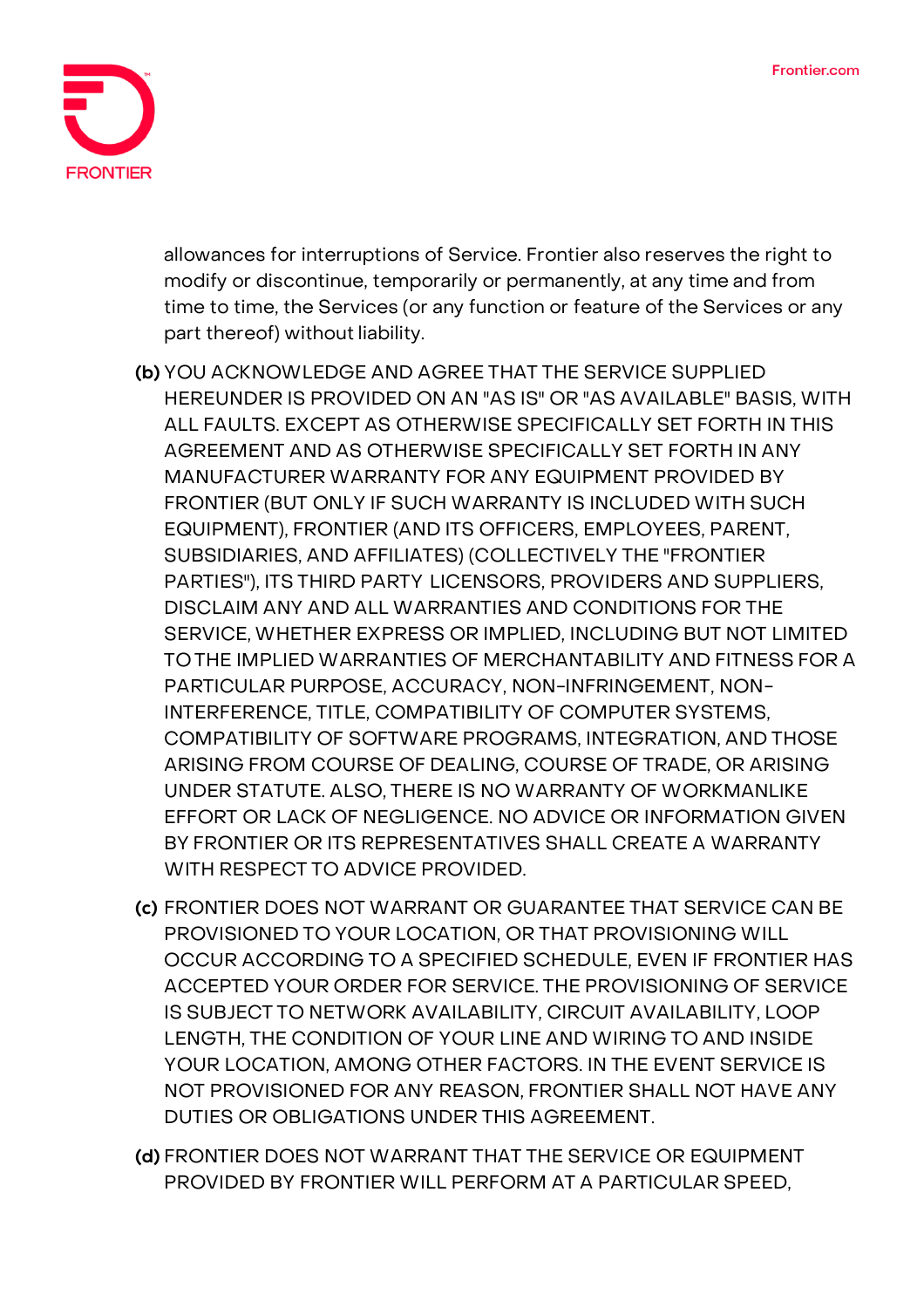

**BANDWIDTH OR DATA THROUGHPUT RATE, OR WILL BE UNINTERRUPTED, ERROR-FREE, SECURE, OR FREE OF VIRUSES, WORMS, DISABLING CODE OR CONDITIONS, OR THE LIKE. FRONTIER SHALL NOT BE LIABLE FOR LOSS OF YOUR ON DEMAND SERVICES, PROGRAMMING, INFORMATION DATA, OR IF CHANGES IN OPERATION, PROCEDURES, OR SERVICES REQUIRE MODIFICATION OR ALTERATION OF YOUR EQUIPMENT, RENDER THE SAME INACCESSIBLE, OBSOLETE OR OTHERWISE AFFECT ITS PERFORMANCE.**

- **(e) IN NO EVENT SHALL THE FRONTIER PARTIES OR FRONTIER'S THIRD PARTY LICENSORS, PROVIDERS OR SUPPLIERS BE LIABLE FOR: (A) ANY INDIRECT, PUNITIVE, SPECIAL, CONSEQUENTIAL OR INCIDENTAL DAMAGES, INCLUDING WITHOUT LIMITATION, LOST PROFITS OR LOSS OF REVENUE, LOSS OF PROGRAMS OR INFORMATION OR DAMAGE TO DATA ARISING OUT OF THE USE, PARTIAL USE OR INABILITY TO USE THE SERVICE, OR RELIANCE ON OR PERFORMANCE OF THE SERVICE, REGARDLESS OF THE TYPE OF CLAIM OR THE NATURE OF THE CAUSE OF ACTION, INCLUDING WITHOUT LIMITATION, THOSE ARISING UNDER CONTRACT, TORT, NEGLIGENCE OR STRICT LIABILITY, EVEN IF FRONTIER HAS BEEN ADVISED OF THE POSSIBILITY OF SUCH CLAIM OR DAMAGES, OR (B) ANY CLAIMS AGAINST YOU BY ANY OTHER PARTY.**
- **(f) THE LIABILITY OF THE FRONTIER PARTIES, OR (SUBJECT TO ANY DIFFERENT LIMITATIONS OF LIABILITY IN THIRD PARTY END USER LICENSE OR OTHER AGREEMENTS) OUR THIRD PARTY LICENSORS, PROVIDERS OR SUPPLIERS, FOR ALL CATEGORIES OF DAMAGES SHALL NOT EXCEED A PRO RATA CREDIT FOR THE MONTHLY FEES (EXCLUDING ALL NONRECURRING CHARGES, REGULATORY FEES, SURCHARGES, FEES AND TAXES) YOU HAVE PAID TO FRONTIER FOR THE SERVICE DURING THE NINETY (90) DAY PERIOD PRIOR TO WHEN SUCH CLAIM AROSE, WHICH SHALL BE YOUR SOLE AND EXCLUSIVE REMEDY REGARDLESS OF THE TYPE OF CLAIM OR NATURE OF THE CAUSE OF ACTION. THE FOREGOING LIMITATIONS SHALL APPLY TO THE FULL EXTENT PERMITTED BY LAW, AND ARE NOT INTENDED TO ASSERT ANY LIMITATIONS OR DEFENSES WHICH ARE PROHIBITED BY LAW.**
- **(g) ALL LIMITATIONS AND DISCLAIMERS STATED IN THIS SECTION 12 ALSO APPLY TO FRONTIER'S THIRD PARTY LICENSORS, PROVIDERS AND**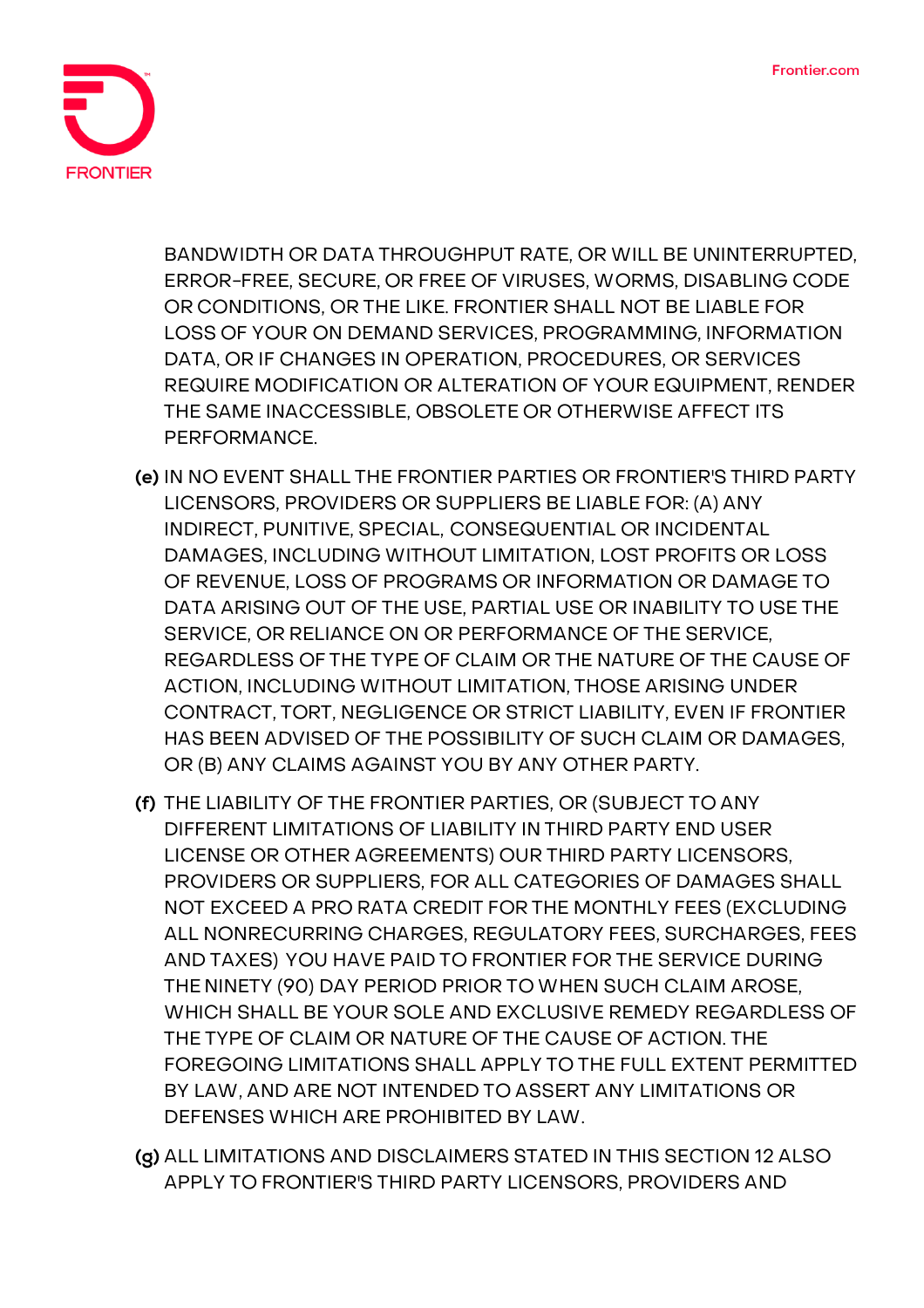

**SUPPLIERS, AS THIRD PARTY BENEFICIARIES OF THIS AGREEMENT.**

**(h) THE REMEDIES EXPRESSLY SET FORTH IN THIS AGREEMENT ARE YOUR SOLE AND EXCLUSIVE REMEDIES. YOU MAY HAVE ADDITIONAL RIGHTS UNDER CERTAIN LAWS (SUCH AS CONSUMER LAWS), WHICH DO NOT ALLOW THE EXCLUSION OF IMPLIED WARRANTIES, OR THE EXCLUSION OR LIMITATION OF CERTAIN DAMAGES. IF THESE LAWS APPLY, OUR EXCLUSIONS OR LIMITATIONS MAY NOT APPLY TO YOU.**

#### **13.INDEMNIFICATION**

You agree to defend, indemnify and hold harmless the Frontier Parties from and against all liabilities, costs and expenses, including reasonable attorneys' and experts' fees, related to or arising from your use of the Service (or the use of your Service by anyone else), (a) in violation of applicable laws, regulations or this Agreement; (b) in any manner that harms any person or results in the personal injury or death of any person or in damage to or loss of any tangible or intangible (including data) property; or (d) claims for infringement of any intellectual property rights arising from or in connection with use of the Service.

## **14.NOTICES**

- (a) Unless otherwise specified in this Agreement, notices to you may be made via email, regular mail, posting online at Frontier.com/terms, recorded announcements, or messages, bill message, bill insert, newspaper ad, postcard, letter or call to your billed telephone number or any other landline or wireless telephone number you have provided to Frontier. In addition, Frontier may also provide notices or changes to these terms or other matters by displaying notices on your TV, including the Message Center located in the interactive media guide. It is your responsibility to check for such notices. If you send us an email, you agree that the User ID and/or alias contained in the email is legally sufficient to verify you as the sender and the authenticity of the communication.
- (b) Notices required under this Agreement by you must be provided to Frontier at:

**ATTENTION: CUSTOMER SERVICE Frontier Communications P.O. Box 5166 Tampa, FL 33675**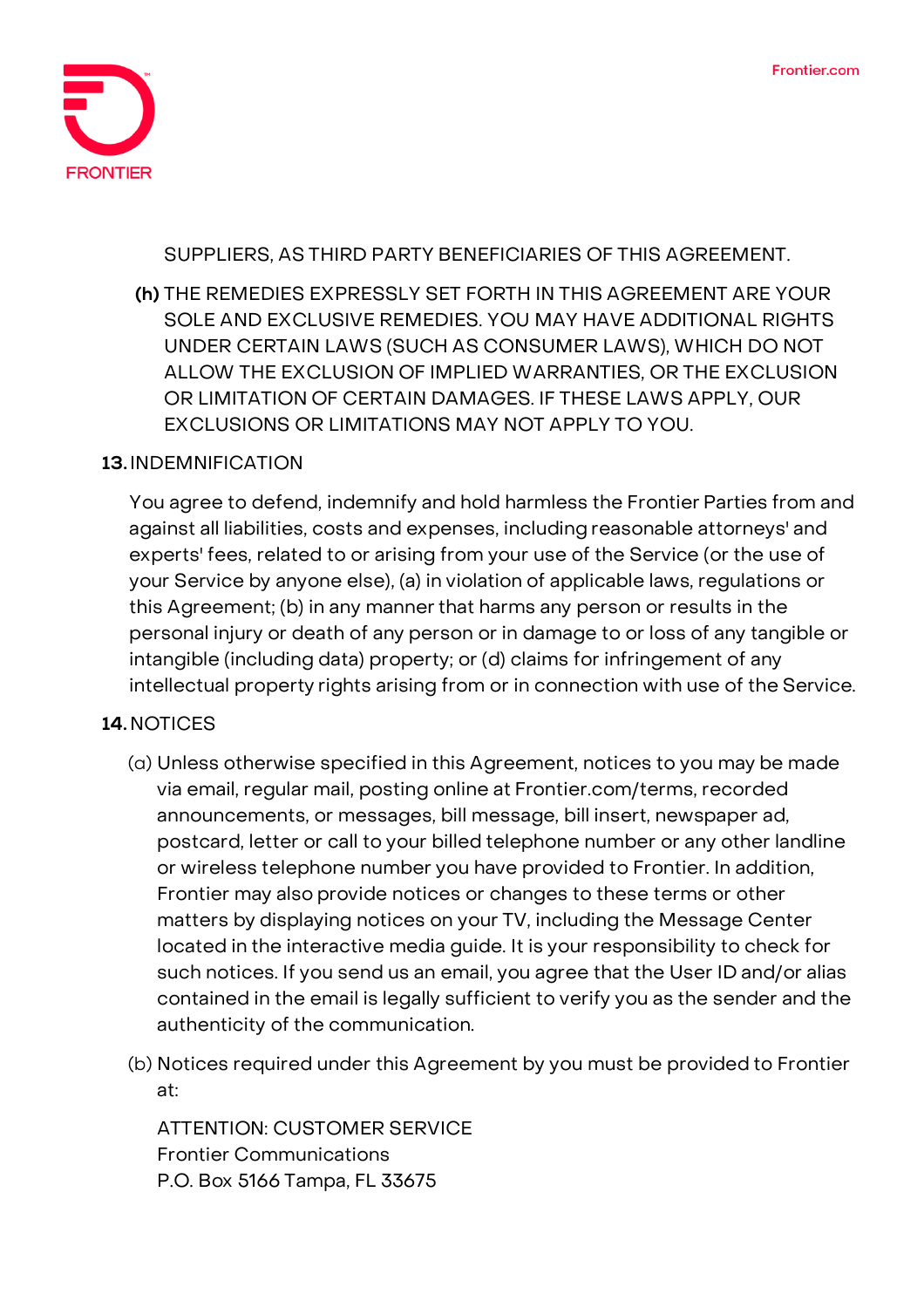

With a copy to:

**Frontier Communications Legal Department 401 Merritt 7 Norwalk, CT 06851**

Notice by you to Frontier shall be deemed given upon receipt by Frontier.

#### 15. **DISPUTE RESOLUTION WITH FRONTIER BY BINDING ARBITRATION**

**\*\*\*PLEASE READ THIS CAREFULLY. IT AFFECTS YOUR RIGHTS \*\*\***

Frontier encourages you to contact our Customer Service departmentif you have concerns or complaints about your Service or Frontier. Generally, customer complaints can be satisfactorily resolved in this way. In the unlikely event that you are not able to resolve your concerns through our Customer Service department, you and Frontier each agree to resolve all disputes through binding arbitration or a small claims court rather than lawsuits in courts of general jurisdiction, jury trials, or class actions. Arbitration is more informal than a lawsuit. Arbitration uses a neutral arbitrator instead of a judge or jury, allows for more limited discovery than in court, and is subject to very limited review by courts. Arbitrators can award the same damages and individual relief affecting individual parties that a court can award, including an award of attorney's fees if the lawallows. For any non-frivolous claim that does not exceed \$75,000, Frontier will pay all costs of the arbitration. Moreover, in arbitration you are entitled to recover attorney's fees from Frontier for your own dispute to the same extent as you would be in court. In addition, under certain circumstances (as explained below), Frontier will pay you more than the amount of the arbitrator's award if the arbitrator awards you an amount that is greater than what Frontier has offered you to settle the dispute.

**Arbitration Agreement:**

(a) You and Frontier agree to arbitrate all disputes and claims between us related to or associated with the Service. This agreement to arbitrate is intended to be broadly interpreted. It includes, but is not limited to, all claims arising out of or relating to any aspect of our relationship, whether based in contract, tort, statute, fraud, misrepresentation or any other legal theory, that arose either before or during this or any prior Agreement, or that may arise after termination of this Agreement. It also includes claims that currently are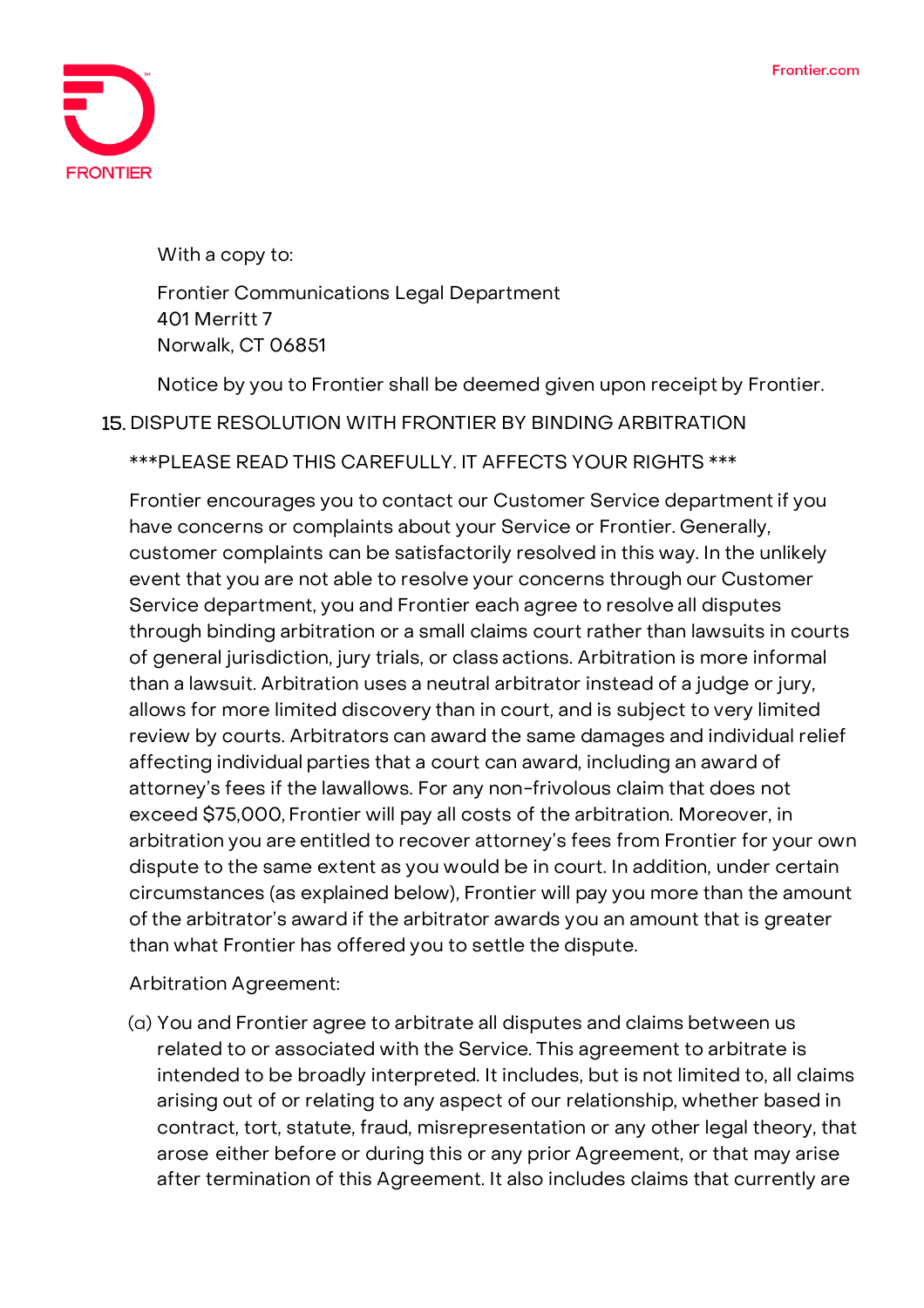

the subject of class action or purported class action litigation in which you are not a member of a certified class. References to "Frontier," "you" and "us" include our respective subsidiaries, affiliates, agents, employees, predecessors in interest, successors, and assigns, as well as all authorized or unauthorized users or beneficiaries of Frontier Services under this or prior Agreements between us.

Notwithstanding the foregoing agreement, Frontier agrees that it will not use arbitration to initiate debt collection against you except in response to claims you have made in arbitration. In addition, by agreeing to resolve disputes through arbitration, **you and Frontier each agree to unconditionally waive the right to a trial by jury or to participate in a class action, representative proceeding, or private attorney general action.** Instead of arbitration, either party may bring an individual action in a small claims court for disputes or claims that are within the scope of the small claims court's authority. In addition, you may bring any issues to the attention of federal, state, or local agencies, including, for example, the Federal Communications Commission. Such agencies can, if the law allows, seek relief against us on your behalf.

This Agreement evidences a transaction in interstate commerce, and thus the Federal Arbitration Act governs the interpretation and enforcement of this provision, even after the Agreement is terminated.

- (b) A party who intends to seek arbitration must first send to the other, by certified mail, a written notice of Dispute ("Notice"). The Notice to Frontier should be addressed to: Frontier Communications, Legal Department, 401 Merritt 7, Norwalk, CT 06851 ("Notice Address"). The Notice must (1) describe the nature and basis of the claim or dispute, and (2) set forth the specific relief sought ("Demand"). If Frontier and you do not reach an agreement to resolve the claim within 30 days after the Notice is received, you or Frontier may commence an arbitration proceeding. During the arbitration, the amount of any settlement offer made by Frontier or you shall not be disclosed to the arbitrator until after the arbitrator determines the amount, if any, to which you or Frontier is entitled.
- (c) The arbitration will be governed by the Consumer Arbitration Rules ("AAA Rules") of the American Arbitration Association ("AAA"), as modified by the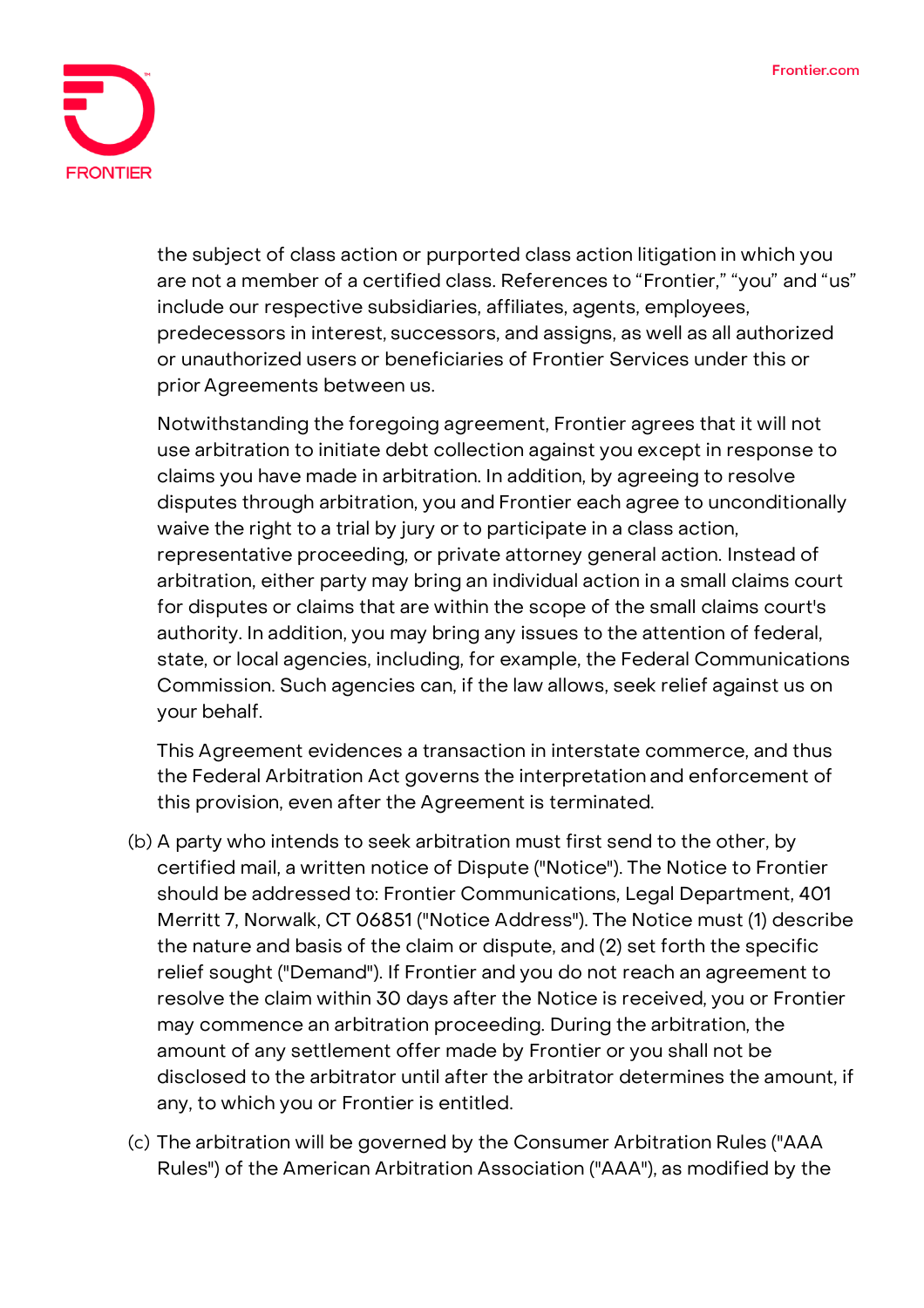

terms of this Agreement, and will be administered by the AAA. Procedure, rule and fee information is available from the AAA online at [http://www.adr.org,](http://www.adr.org/) by calling the AAA at 1.800.778.7879, or by calling Frontier at 1.877.462.7320, option 3. The arbitrator is bound by the terms of this Agreement. All issues are for the arbitrator to decide, except that issues relating to the scope and enforceability of the arbitration provision, including the scope, interpretation, and enforceability of section (f) below, are for a court to decide. If your claim is for \$25,000 or less, you may choose whether the arbitration will be conducted solely on the basis of documents submitted to the arbitrator, through a telephonic hearing, or by an in-person hearing as established by the AAA Rules. If your claim exceeds \$25,000, the right to a hearing will be determined by the AAA Rules. Unless Frontier and you agree otherwise, any in-person hearings will take place at a location that the AAA selects in the state of your primary residence unless you and Frontier agree otherwise. Regardless of the manner in which the arbitration is conducted, the arbitrator shall issue a reasoned written decision sufficient to explain the essential findings and conclusions on which the award is based.

Frontier agrees to pay your AAA filing, administration, and arbitrator fees (("AAA fees") for claims for damages of up to \$75,000 and for claims for non-monetary relief up to the value of \$75,000, as measured from either your or Frontier's perspective (but excluding attorney's fees and expenses). After Frontier receives notice that you have commenced arbitration, it will promptly reimburse you for your payment of the filing fee, unless your claim is for greater than \$75,000. (The filing fee currently is \$200 but is subject to change by the AAA. If you are unable to pay this fee, Frontier will pay it directly upon receiving a written request.) In addition, Frontier will not pay your share of the AAA fees if the arbitrator finds that either your claim or the relief sought is frivolous or brought for an improper purpose, as measured by the standards of Federal Rule of Civil Procedure 11(b). In such case, the payment of

AAA fees will be governed by the AAA Rules, and you agree to reimburse Frontier for all monies previously disbursed by it that are otherwise your obligation to pay under the AAA Rules. If you initiate an arbitration in which you seek relief valued at more than \$75,000 (excluding attorney's fees and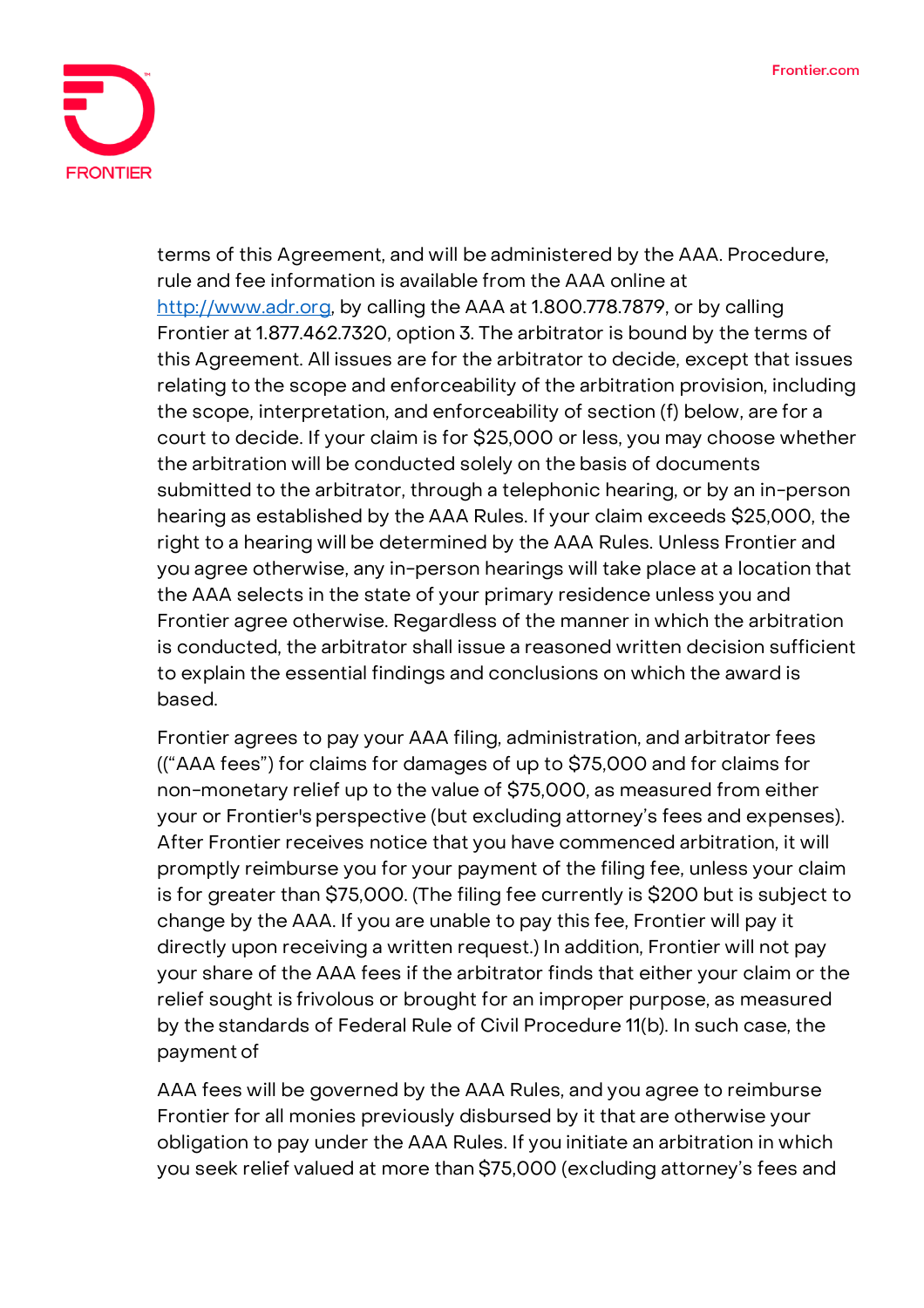

expenses), as measured from either your or Frontier's perspective, the payment of AAA fees will be governed by the AAA Rules.

- (d) If Frontier offers to settle your dispute prior to appointment of the arbitrator and you do not accept the offer, and the arbitrator awards you an amount of money that is more than Frontier's last written settlement offer, then Frontier will pay you the amount of the award or \$5,000 ("the alternative payment"), whichever is greater. If Frontier does not offer to settle your dispute prior to appointment of the arbitrator, and the arbitrator awards you any relief on the merits, then Frontier agrees to pay you the amount of the award or the alternative payment, whichever is greater. The arbitrator may make rulings and resolve disputes as to the payment and reimbursement of fees, expenses, and the alternative payment at any time during the proceeding and upon request from either party made within fourteen (14) days of the arbitrator's ruling on the merits.
- (e) Although Frontier may have a right to an award of attorneys' fees and expenses if it prevails, Frontier agrees that it will not seek such an award.
- (f) You and Frontier agree to seek, and further agree that the arbitrator may award, only such relief whether in the formof damages, an injunction, or other non-monetary relief—as is necessary to resolve any individual injury that either you or Frontier have suffered or may suffer. In particular, if either you or Frontier seeks any nonmonetary relief, including injunctive or declaratory relief, the arbitrator may award relief on an individual basis only, and may not award relief that affects individuals or entities other than you or Frontier. YOU AND FRONTIER AGREE THAT WE EACH MAY BRING CLAIMS AGAINST THE OTHER ONLY IN AN INDIVIDUAL CAPACITY AND NOT AS A PLAINTIFF OR CLASS MEMBER IN ANY PURPORTED CLASS, REPRESENTATIVE, OR PRIVATE ATTORNEY GENERAL PROCEEDING. FURTHERMORE, UNLESS BOTH YOU AND FRONTIER AGREE OTHERWISE IN WRITING, THE ARBITRATOR MAY NOT CONSOLIDATE MORE THAN ONE PERSON'S CLAIMS, AND MAY NOT OTHERWISE PRESIDE OVER ANY FORM OF A CLASS, REPRESENTATIVE, OR PRIVATE ATTORNEY GENERAL PROCEEDING. If a court decides that applicable law precludes enforcement of any of this paragraph (f)'s limitations as to a particular claim for relief, then that claim (and only that claim) must be severed from the arbitration and may be brought in court. Further, an arbitrator's award and any judgment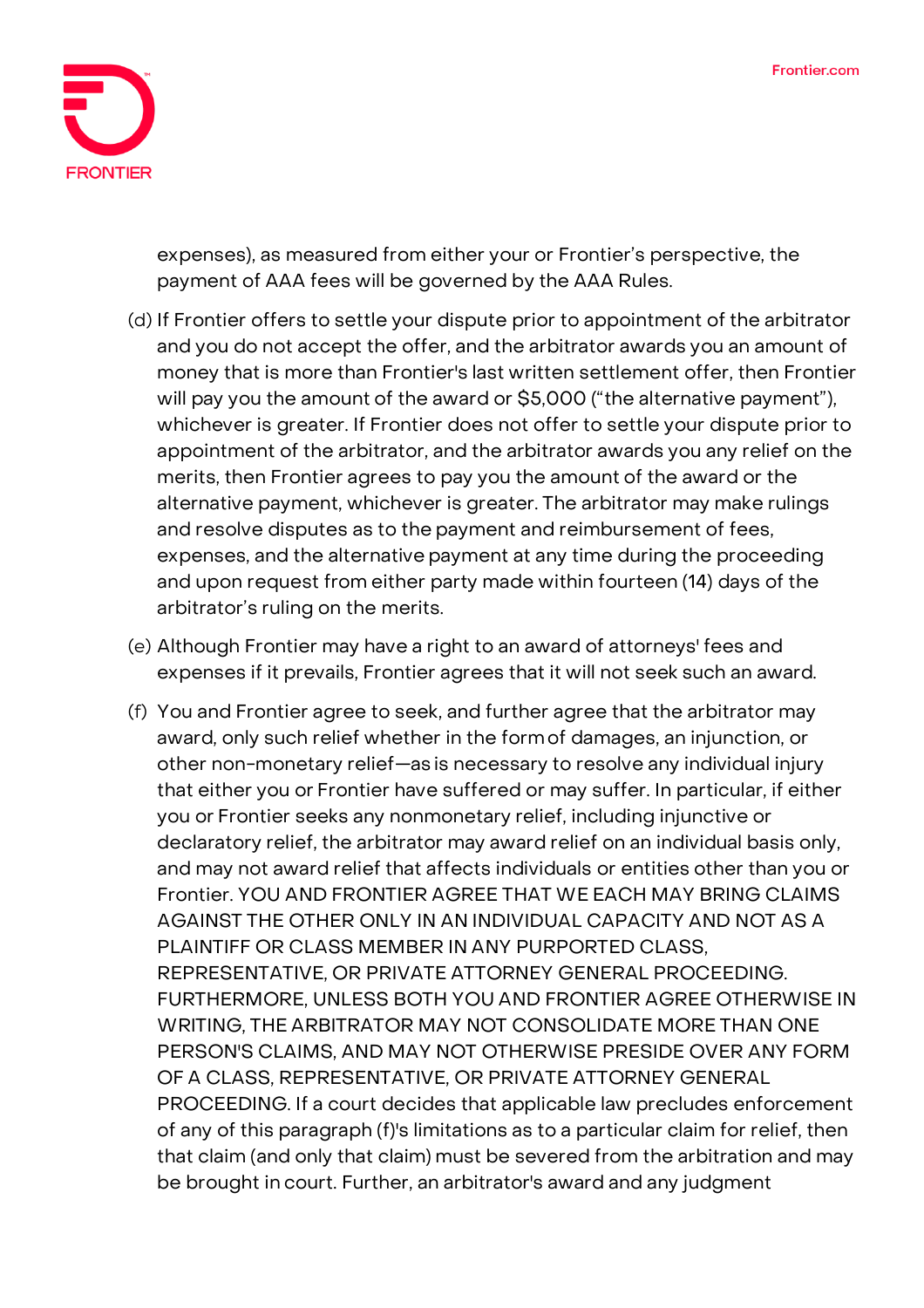

confirming it shall apply only to that specific case and cannot be used in any other case except to enforce the award itself.

(g) Notwithstanding any provision in this Agreement to the contrary, you and Frontier agree that if Frontier makes any change to this arbitration provision during the period of time that you are receiving Frontier services, you may reject that change by providing Frontier with written notice within 30 days of the change to the Notice Address provided in (b) above and require Frontier to adhere tothe language in this provision. By rejecting any future change, you are agreeing that you will arbitrate any dispute between us in accordance with the language of this provision.

### **16.GENERAL PROVISIONS**

- (a) All obligations of the parties under this Agreement, which, by their nature, would continue beyond the termination of this Agreement, including without limitation, those relating to Warranties and Limitation of Liability, Indemnification and Dispute Resolution with Frontier by Binding Arbitration, shall survive such termination.
- (b) Assignment. You may not assign or otherwise transfer this Agreement, or your rights or obligations under it, in whole or in part, to any other person. Any attempt to do so shall be void. Furthermore, you agree to notify us of any changes of ownership of, or occupancy in, the Premises immediately upon such transfer of ownership or change in occupancy. We may assign all or any part of this Agreement with or without notice and you agree to makeall subsequent payments as directed.
- (c) Applicable Law. Except as otherwise required by law, you and Frontier agree that the Federal Arbitration Act and the substantive laws of the state and local area in which your Premises is located, without reference to its principles of conflicts of laws, will be applied to govern, construe and enforce all of the rights and duties of the parties arising from or related in any way to the subject matter of this Agreement.
- (d) As permitted under applicable laws and without limitation to other rights provided in this Agreement, you authorize Frontier to (a) disclose your account information, including your payment history and confidential information, to credit reporting agencies or private credit reporting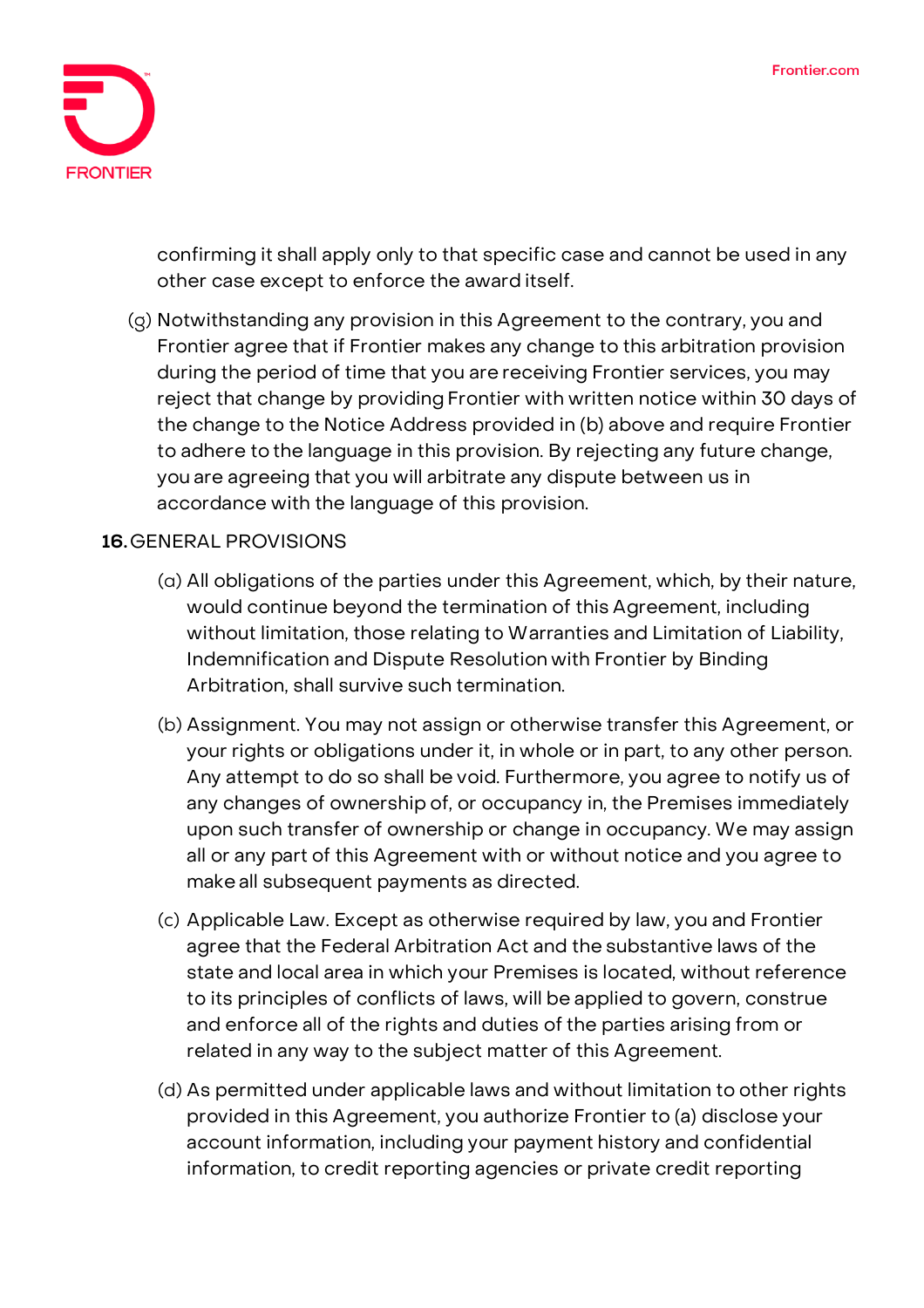

associations, and (b) periodically obtain and use your credit report and other credit information from any source in connection with Frontier's offering of the Services and other services. You understand that if you fail to fulfill the terms of your obligations under this Agreement, Frontier may report your failure to a credit reporting agency.

- (e) Frontier's failure at any time to insist upon strict compliance with any of the provisions of this Agreement shall not be construed to be a waiver of such terms in the future. Except where this Agreement specifically provides otherwise, if any provision of this Agreement is determined to be invalid, illegal or unenforceable, the remaining provisions of this Agreement shall remain in full force and effect and the unenforceable portion shall be construed as nearly as possible to reflect the original intentions of the parties.
- (f) This Agreement, including all Policies referred to herein, constitutes the entire agreement between you and Frontier with respect to the subject matter hereto and supersedes any and all prior or contemporaneous agreements whether written or oral. No changes by you to this Agreement shall be effective unless agreed to in a writing signed by an authorized person at Frontier.
- (g) If any provision of this Agreement is found by a court or agency of competent jurisdiction to be unenforceable, the parties nevertheless agree that the remaining provisions of these terms and conditions shall remain in full force and effect. The foregoing does not apply to the prohibition against class or representative actions that is part of the arbitration clause; if that provision is found to be unenforceable, the arbitration clause (but only the arbitration clause) shall be null and void.
- (h) To the fullest extent permitted by law, you and Frontier agree that regardless of any statute or law to the contrary, any claim or cause of action arising out of or related to use of the Service or this Agreement must be filed within one (1) year after such claim or cause of action arose or be forever barred.
- (i) The section titles and paragraph headings in this Agreement are for convenience only and have no legal or contractual effect.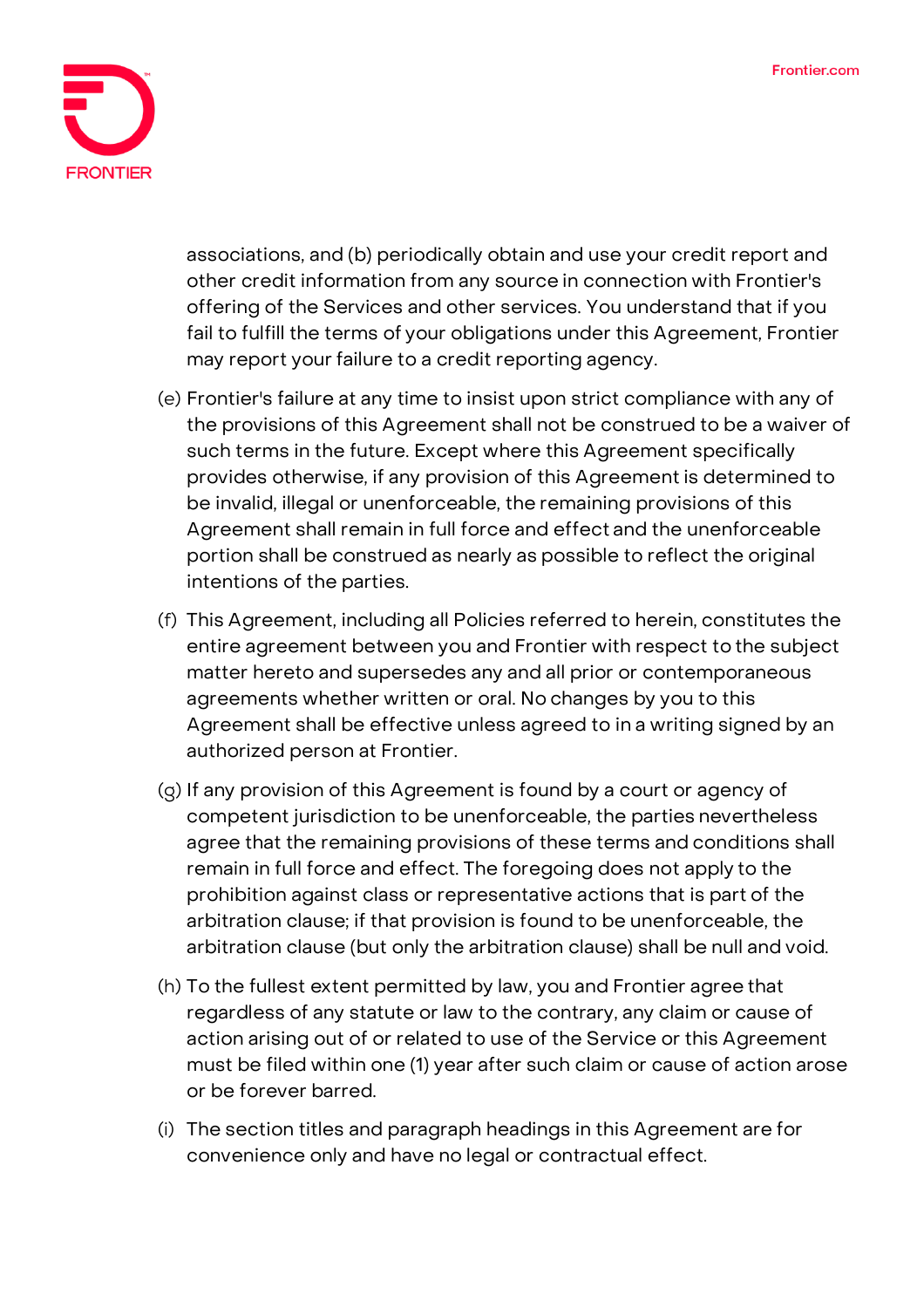Frontier.com



Last update: March 2017

(04012021)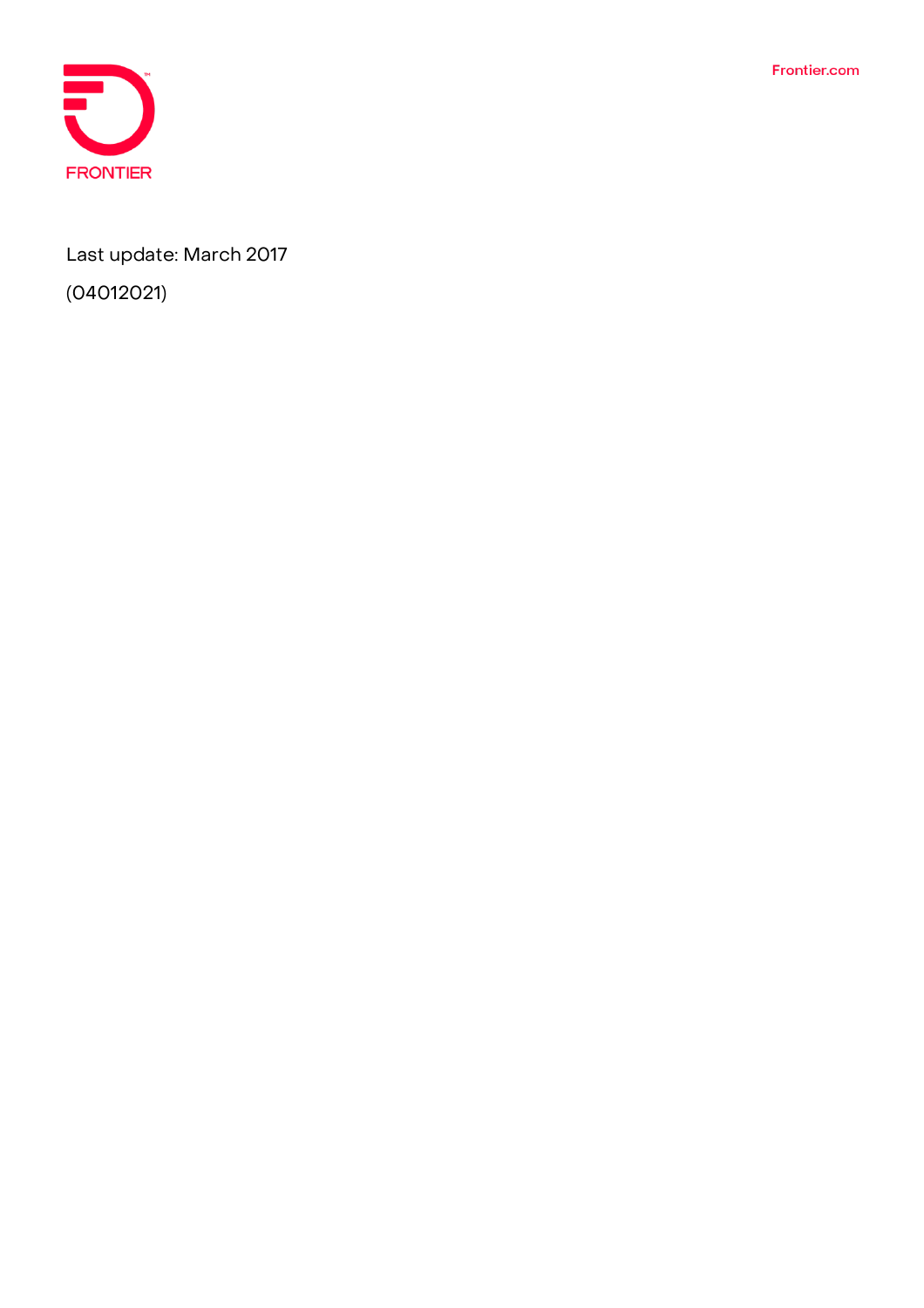

### **EXHIBIT A - ON DEMAND SERVICES**

Frontier TV On Demand Services provide a viewing function for certain Frontier TV content, and is included as part of your Frontier TV Services. Your use of On Demand Services is conditional upon your continued adherence to the Frontier TV Terms of Service above and available at frontier.com/terms.

#### 1. Definitions.

Except as other provided in this Exhibit A, the definitions included in the Frontier TV Terms of Service apply to On Demand Services and are incorporated by reference.

"Content" shall mean video, audio, image or other files or data in digital or electronic form of any type provided through the Service.

"On Demand Library Content" means the collection of rented or unlimited/purchased On Demand Content, as defined below.

- 2. On Demand Service Description.
	- 2.1 On Demand Service allows you to access and view On Demand Content in a variety of ways, such as: (a) by streaming On Demand Content to your TV through a Frontier-supplied TV set-top box; or (b) by streaming On Demand Content to your IoS or Android mobile device, tablet, or through the internet on your PC. Mobile device, tablet, or PC streaming require a valid Frontier TV account and Frontier ID in order to access and stream content.
	- 2.2. On Demand Service Requirements. Internet access is required to use the Services. You are solely responsible for compliance with any minimum system requirements, and for obtaining, installing, configuring, and maintaining suitable equipment and software, including any necessary system or software upgrades, patches or other fixes, which are or may become necessary to access the Services.
- 3. On Demand Services Conditions of Use.
	- 3.1. . The terms and conditions included above related to Frontier TV Service or the Service also apply to On Demand Services. You acknowledge that access to and viewing of Content is dependent on numerous variables, including, but not limited to, the speed and availability of your broadband or network connection. You may experience delays or technical difficulties caused by or related to such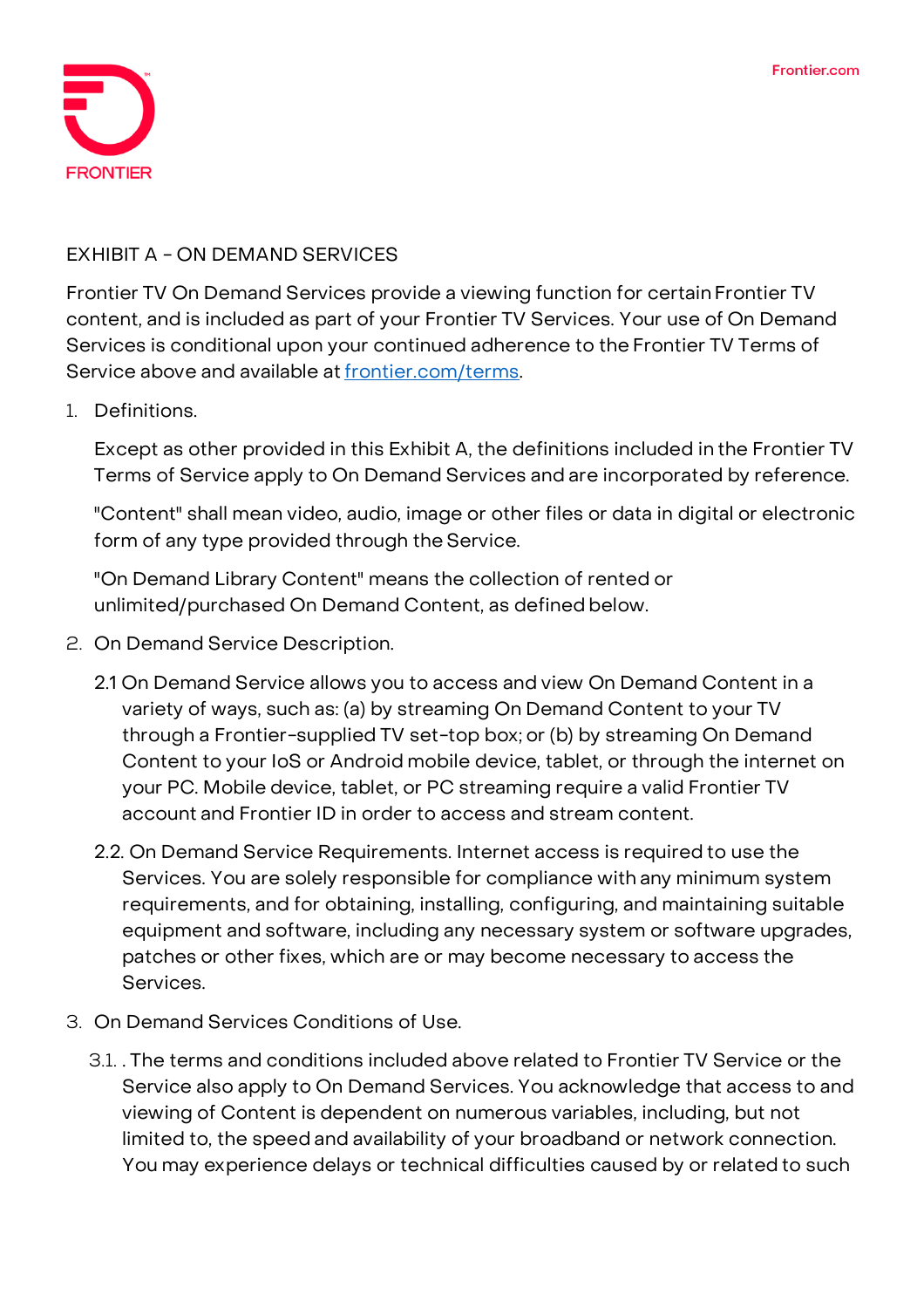

variables, as well as the technical limitations of the device on which you access or view the On Demand Library Content. To the extent permitted by applicable law, you will not receive a refund or credit for any Content that you are not able to access or view. You bear all responsibility for ensuring that you have Equipment and devices to access and view Content.

- 3.2. The On Demand Service is intended solely for your non- transferable, noncommercial, private and personal use, and any other use or attempted use for commercial or other purposes is strictly prohibited. You understand and agree that advertisements, as well as certain communications from Frontier such as service announcements and administrative messages, are part of the Services and are necessary for Frontier to provide the Services
- 3.3.Digital Licenses for On Demand Content. Regardless of the use of the word "purchase," all On Demand Content is offered for license, not purchase or sale, and is subject to this Agreement and any other license terms and conditions applicable to the On Demand Content, including limitations imposed by the use of any digital rights management technology.
- 4. On Demand Licensing.
	- 4.1. On Demand Content: When you order On Demand Content, the payment of a fee will entitle you to access the On Demand Content for viewing on Authorized Devices an unlimited number of times over an indefinite period of time, unless restricted, removed or discontinued at the sole discretion by Frontier, the content provider or studio. Frontier reserves the right to terminate and discontinue your access to On Demand Content if you are no longer a Frontier service customer, however, to the extent it is accessible your use of such On Demand Services must be in accordance with the terms of this Agreement.
	- 4.2.Rented On Demand Content: When you rent On Demand Content, the payment of a rental fee will entitle you to access the rented On Demand Content for viewing on one or more authorized devices over a fixed period of time, typically 24 to 48 hours from the purchase or initial playback of the Rented On Demand Content. Upon the payment of the rental fee, you may be given the option to "Watch On This Screen" or "Watch on Any Screen".
		- (a) If you select "Watch On This Screen", you can watch the Rented On Demand Content only on the specific On Demand authorized device on which the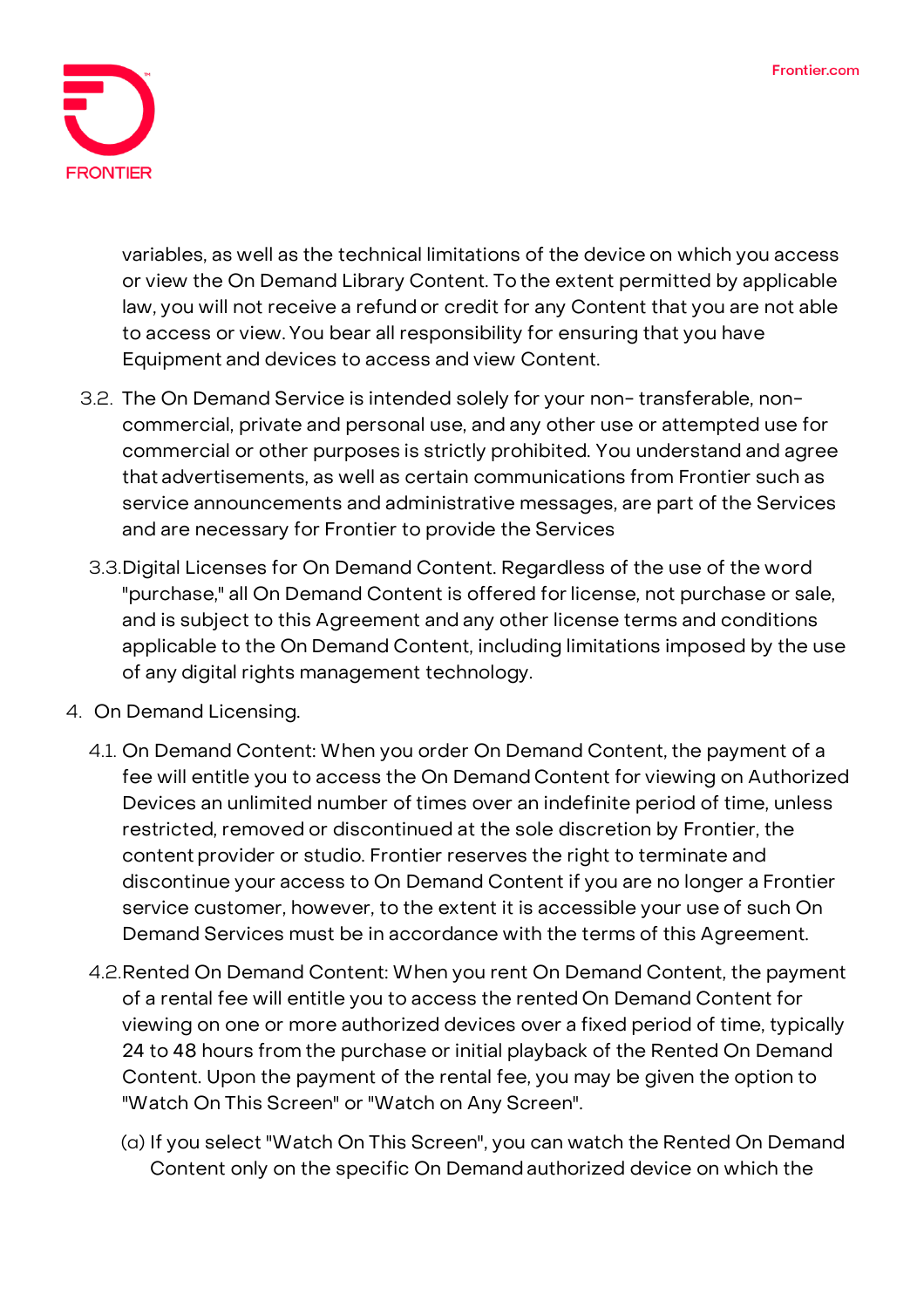

payment of the rental fee was made. The rented title will be streamed to such On Demand authorized device, and it will be viewable as many times as you like for a viewing period of 24 (or in some cases up to 48) hours from the time you first initiate playback of the rented title.

- (b) If you select "Watch On Any Screen", you will have 24 hours (or in some cases up to 48) hours from the time of the payment of your rental fee to watch the title multiple times on your On Demand authorized device. However, only one of your On Demand authorized devices may play back the Rental Content at any one time.
- 4.3.Upon the payment of either a purchase or rental fee, Frontier grants you a limited, non-exclusive, revocable, non-transferable license to use the On Demand Content solely for your personal, non-commercial/non-public, entertainment use.
- 4.4.Purchased On Demand Content may become unavailable for streaming (including streaming to your TV via a Frontier TV set-top box) due to content provider or Frontier licensing and other restrictions, and Frontier will not be liable to you if Purchased On Demand Content becomes unavailable for further streaming and/or use.
- 4.5.Restrictions on Streamed Viewing. On Demand Content that you choose to watch online through your Web browser or other compatible devices are limited to two concurrent streams (including any streams delivered to the TV via a Frontier TV set-top box) from the same account at any one time. In addition, the concurrent streams must be different titles as a single On Demand Content title cannot be streamed to two locations at the same time.
- 4.6. Reservation of Rights. All Content provided by Frontier or its third party licensors on any website or other resource provided by Frontier at which On Demand Content may be purchased, including, without limitation, images, animations, previews, video programming, information services, audio, music, and text, irrespective of the manner or format in which such Content is delivered, is the property of Frontier or its licensors. You understand and acknowledge that your rights with respect to On Demand Content are limited by copyright law. All rights regarding use of On Demand Content not expressly granted in this Agreement are reserved by Frontier and/or its licensors.